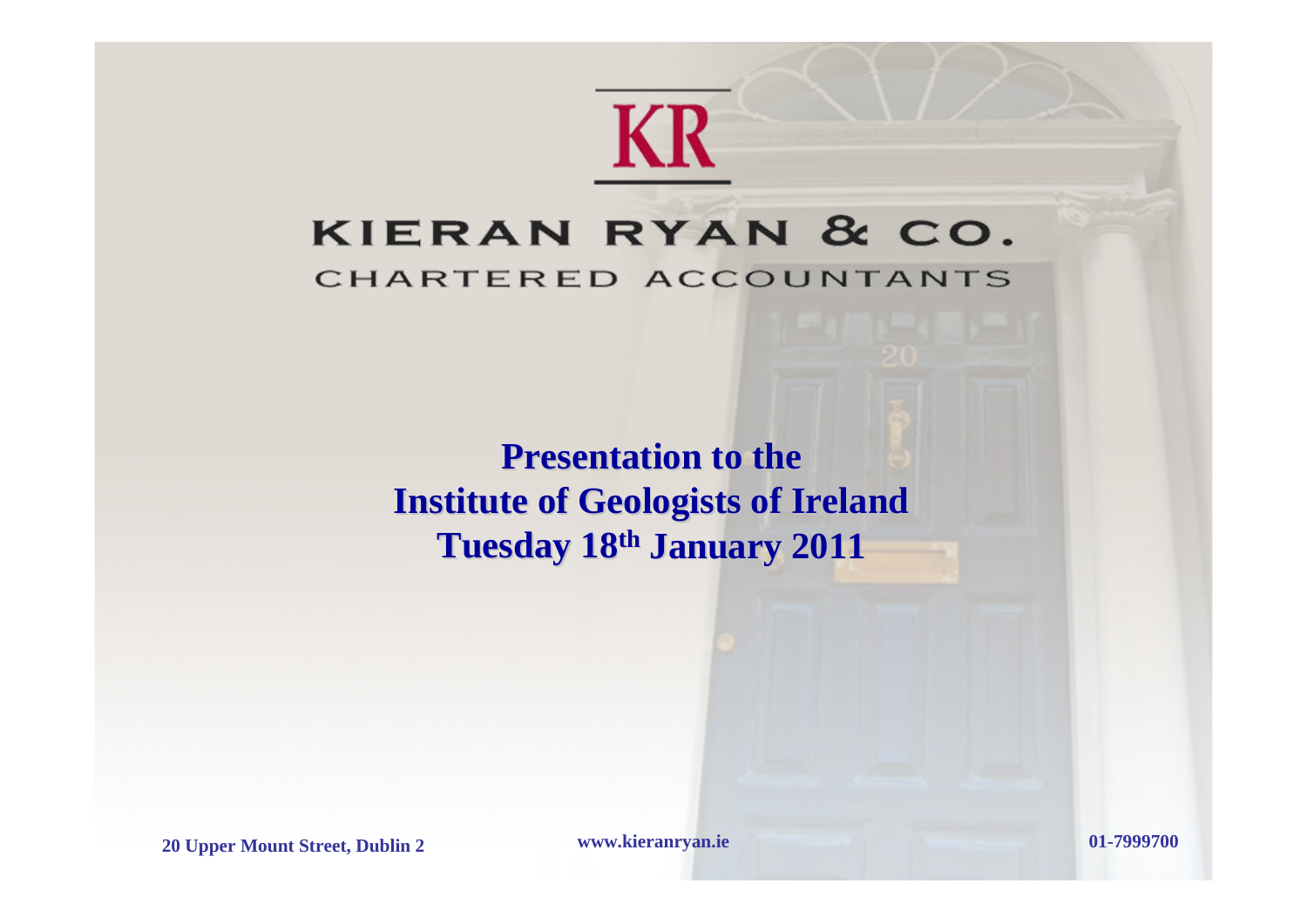#### Profile of Kieran Ryan & Co

- Established late 1980s
- 5 partners; 30 staff overall
- Tax, audit and corporate services, including corporate recovery
- Based in Dublin 2
- Wide client base, mainly domestic market
- Reputation as problem solvers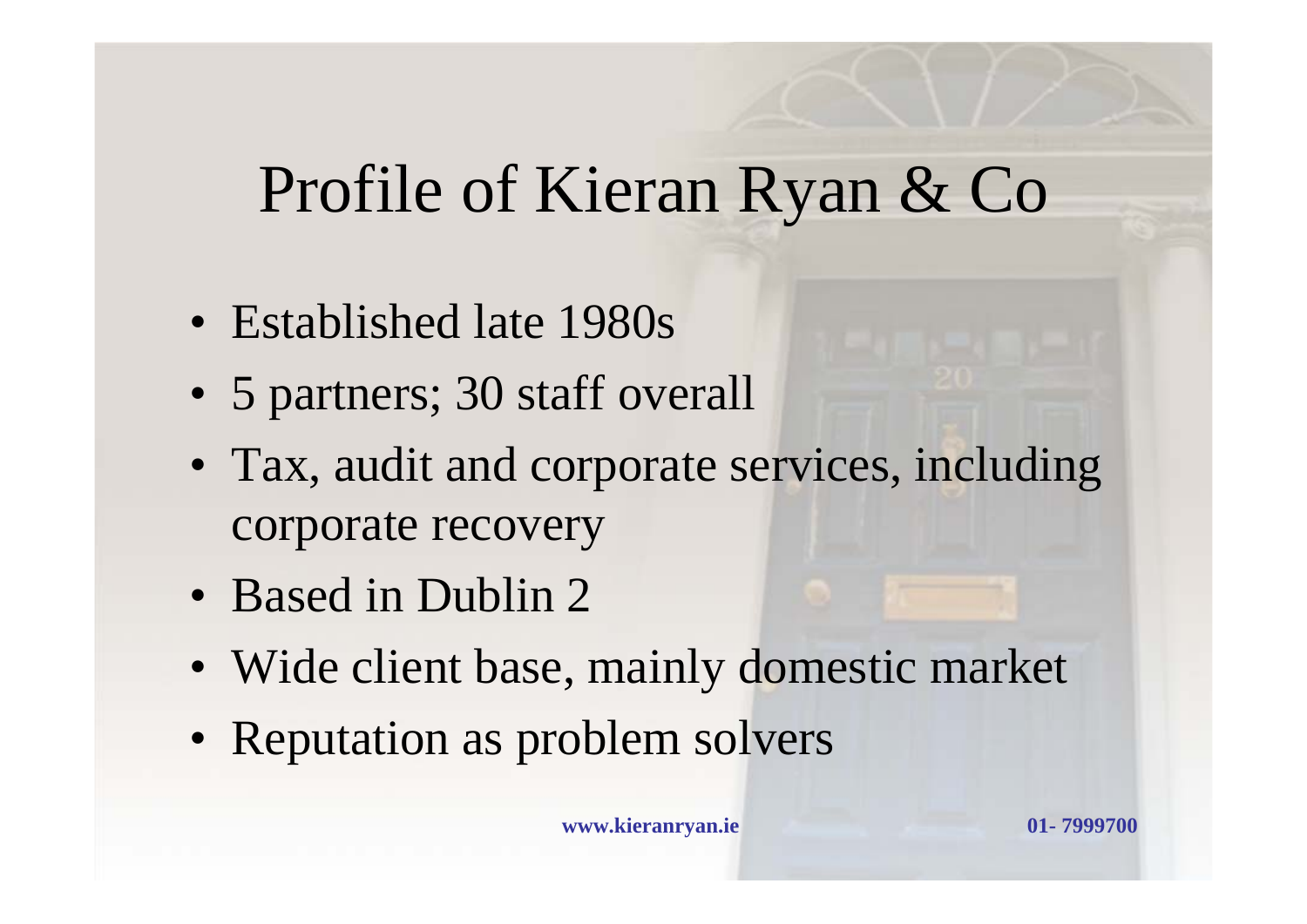#### **The Current Business Environment The Current Business Environment**

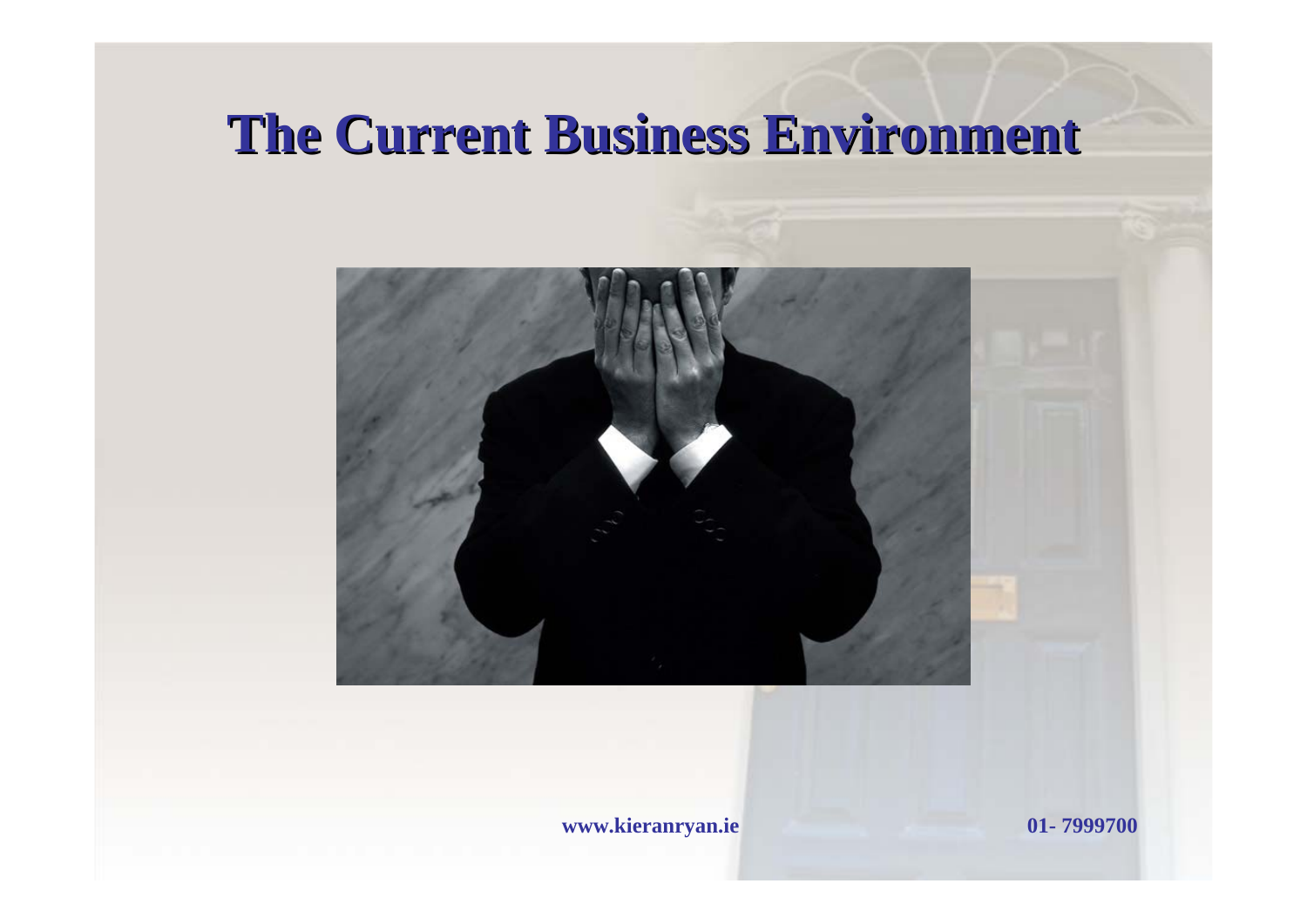#### Context for presentation

- Very difficult trading environment
- Cashflow is generally very tight
- Legitimate sources of cashflow welcome
- State supports for small businesses
- Clever use of tax system = cashflow support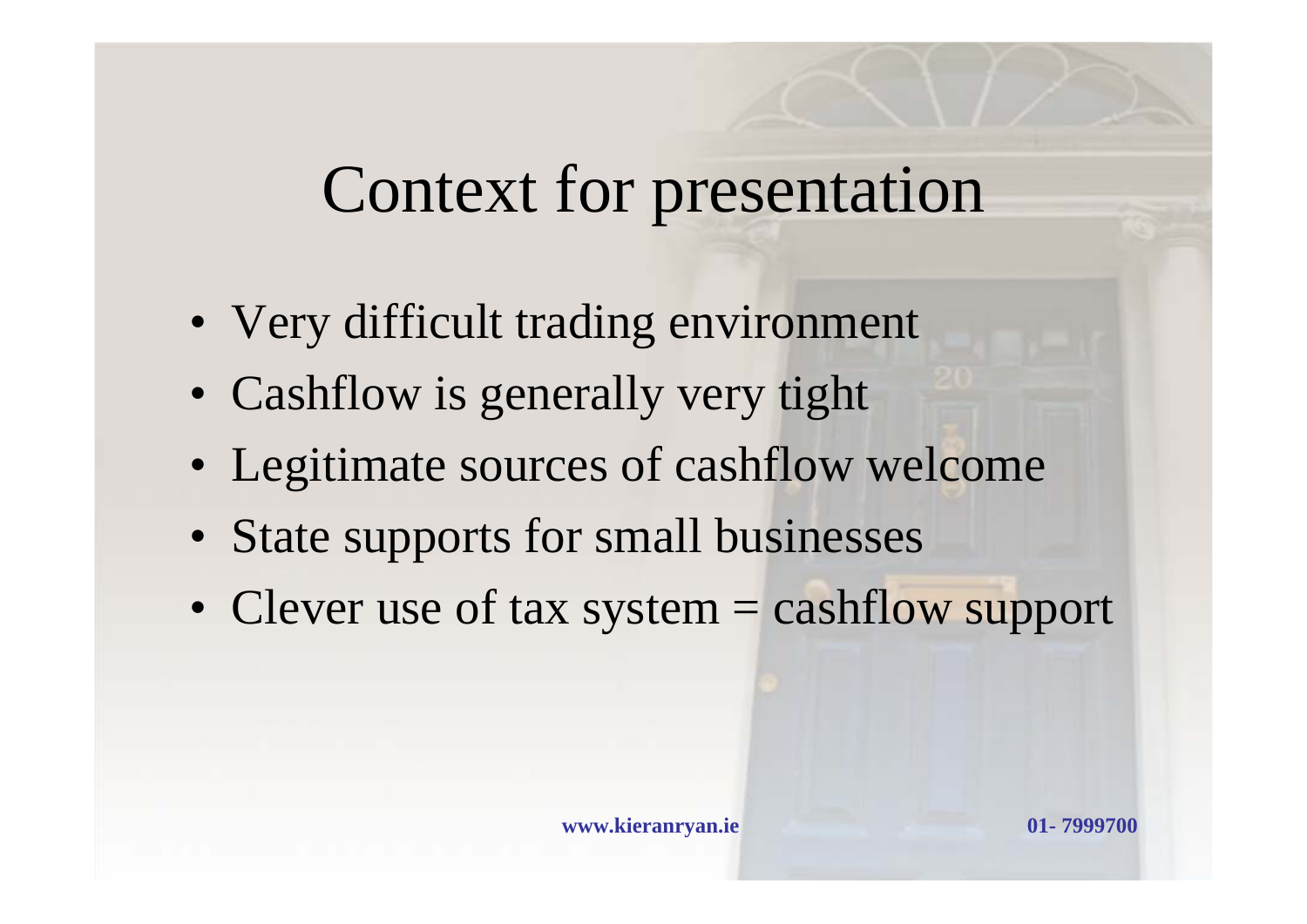#### Areas to be covered

- Business Set Up-Optimal Structure
- Employee Remuneration
- Tax and Cashflow Issues
- Tax Reliefs
- Recognising Business Risks
- Protecting Your Business
- Potential Insolvency- The Options
- Budget 2011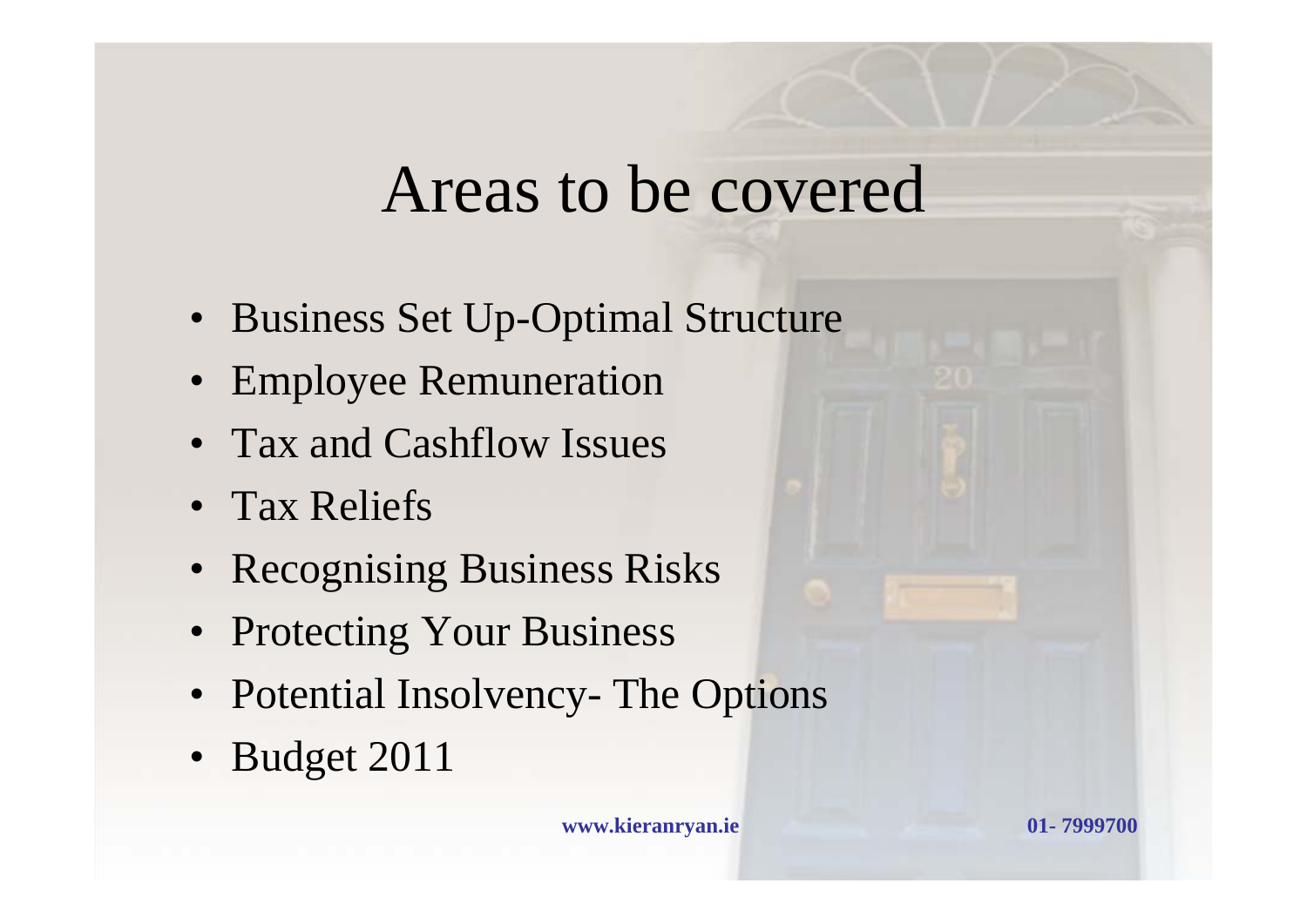#### **General Rule of Thumb**:

If the net profits of the business are not in excess of the salary required by the business owner, a company is not usually recommended.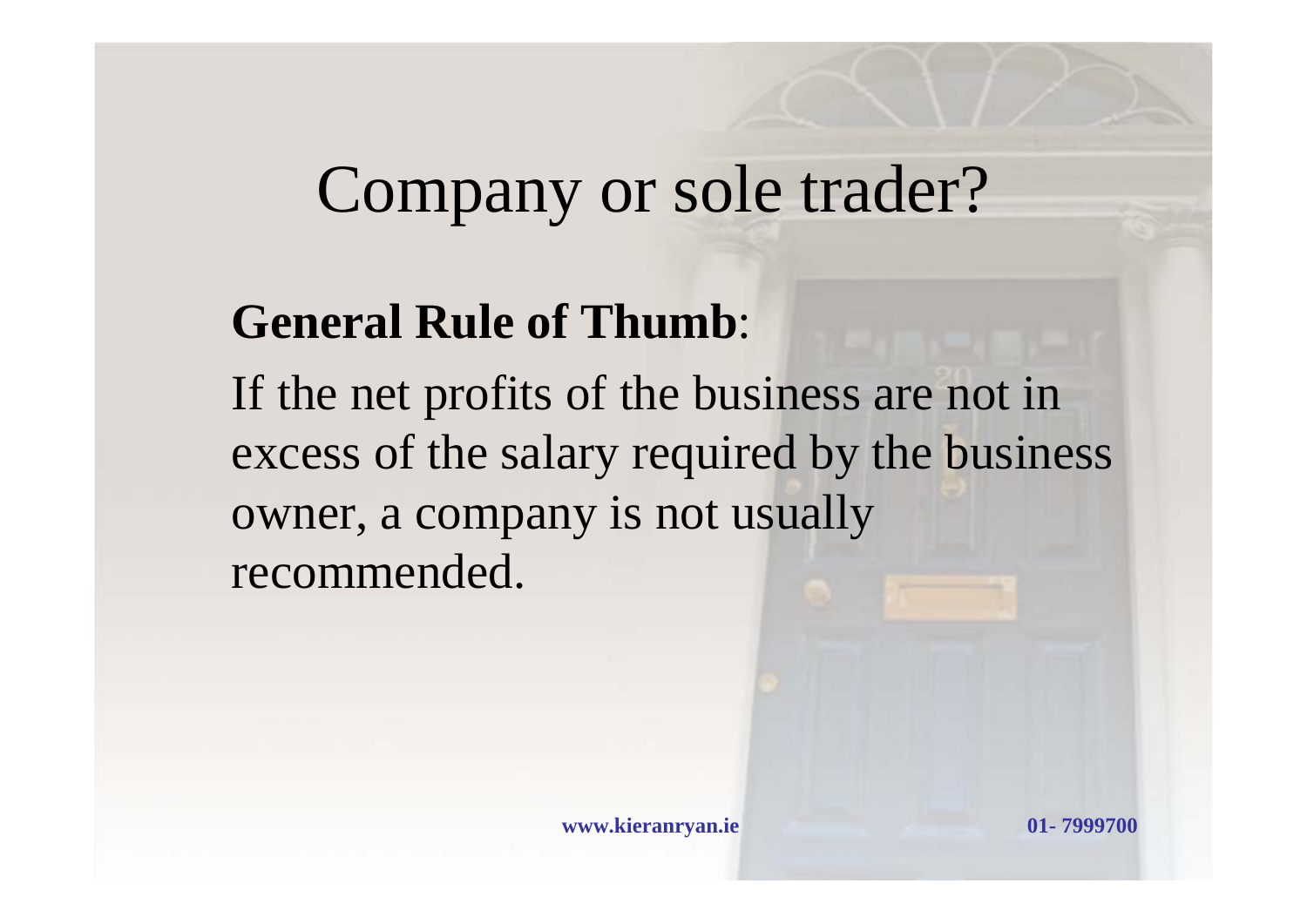#### • **Sole Trader - Key Points**

- **Pros**
	- Relatively low set up and administration costs.
- **Cons**
	- Unlimited Liability for debts of business.
	- Profits taxed at taxpayers marginal rate of tax (approx 50%).
	- Reduced options in relation to pension entitlements
	- Reduced options in relation to travel and subsistence.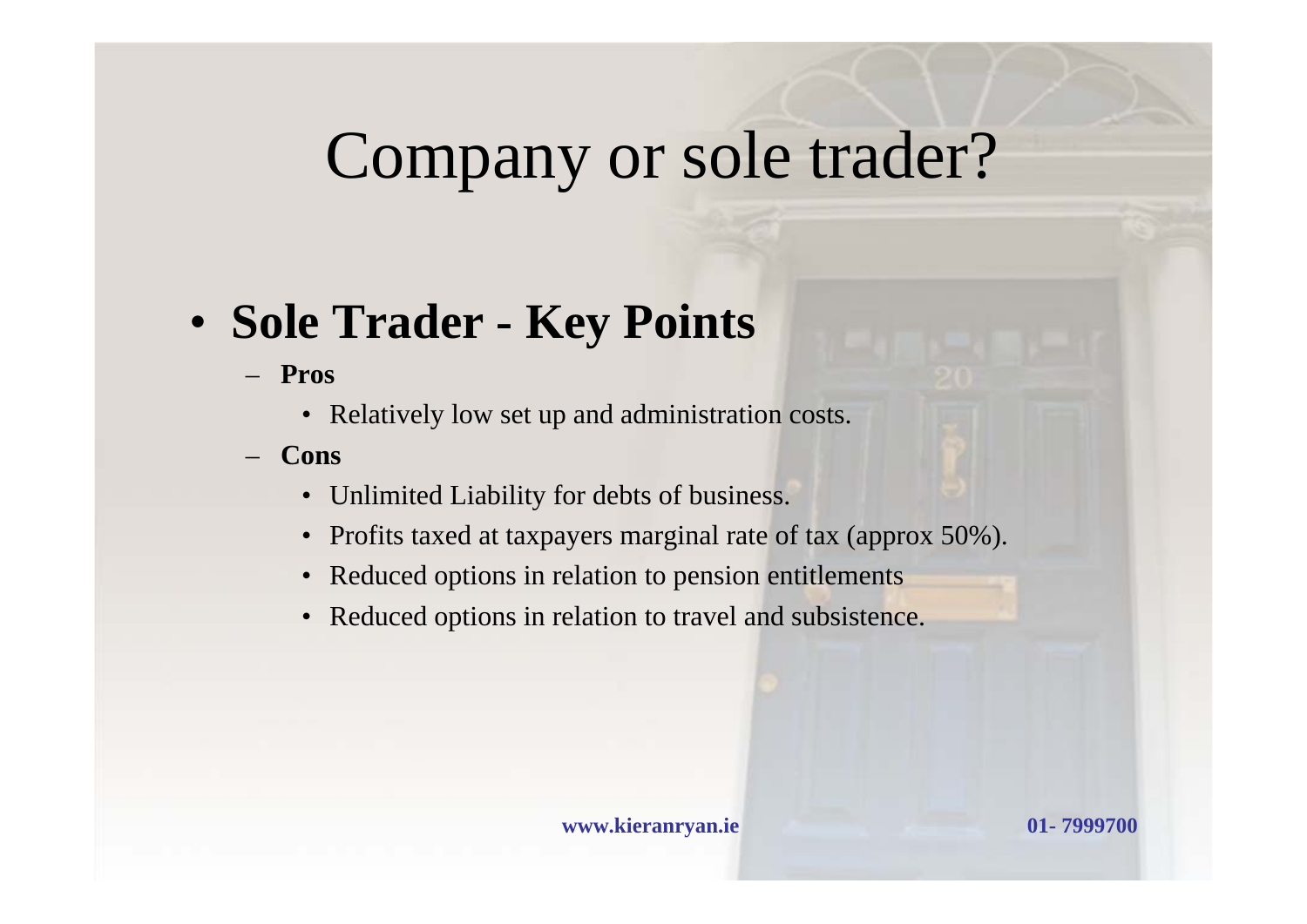#### • **Limited Company- Key Points**

- **Pros**
	- Personal assets are protected from creditors in the event that the business becomes insolvent and has to fold. This is a huge issue, particularly in the current trading environment.
	- Corporation tax is only 12.5% if the company retain profits over and above the salary required by the owner. For the first three years, the rate of corporation tax on any surplus may be 0% (subject to some limits – see later).
	- Certain reliefs/exemptions are only available to companies see later
	- Potentially a more favourable treatment for subsistence and mileage expenses.
	- More flexibility and greater tax/PRSI savings for pension contributions. This is a very big current issue as the personal limits have fallen so much.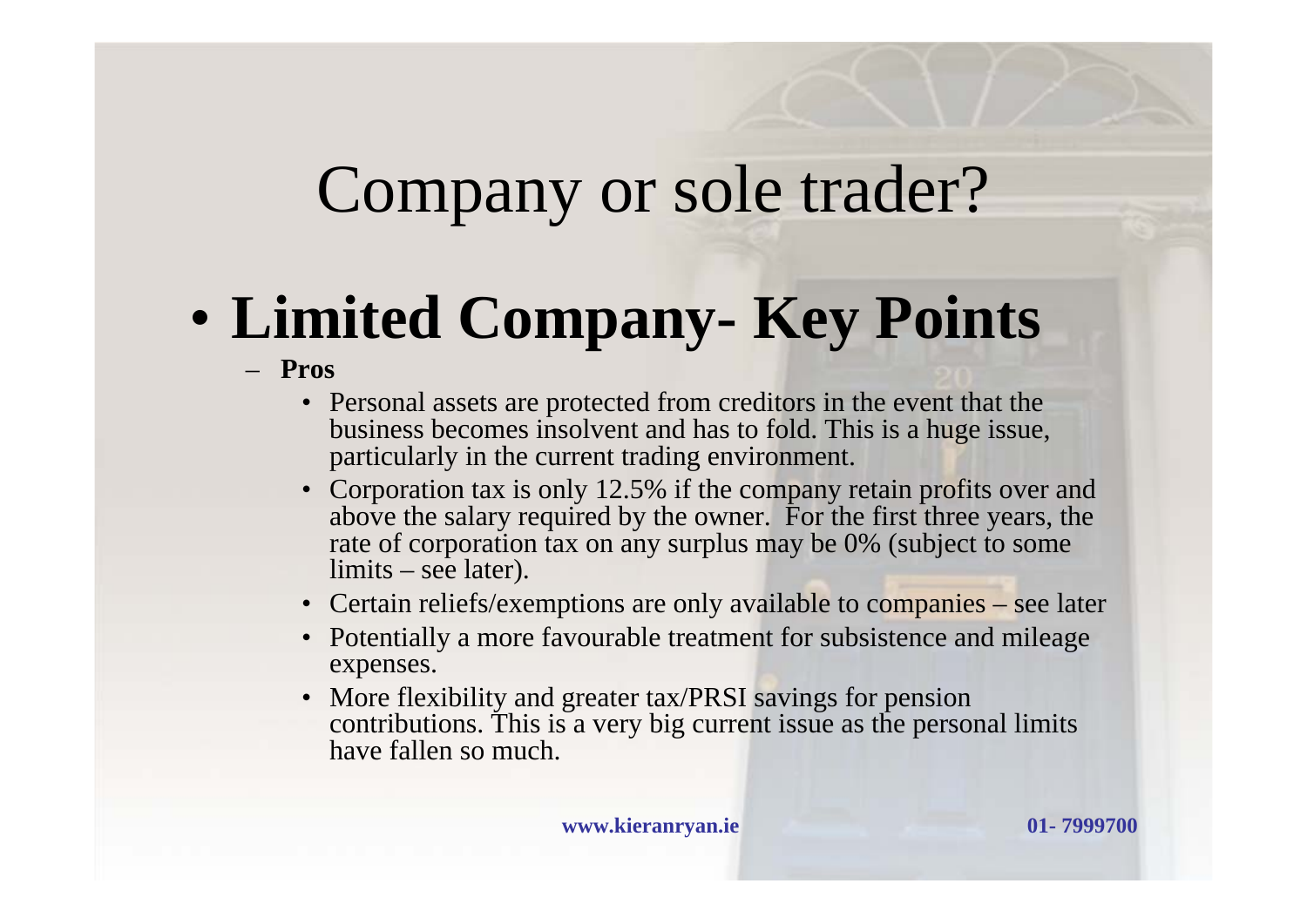#### • **Limited Company- Key Points**

- **Cons**
	- Requirement to file a tax return for the company in addition to a personal tax return.
	- Requirement to file returns with the Registrar of Companies and comply with their deadlines, as well as ensuring that company law director obligations are met. Director loan accounts is a huge risk area.
	- Additional accountancy fees but may be audit exempt.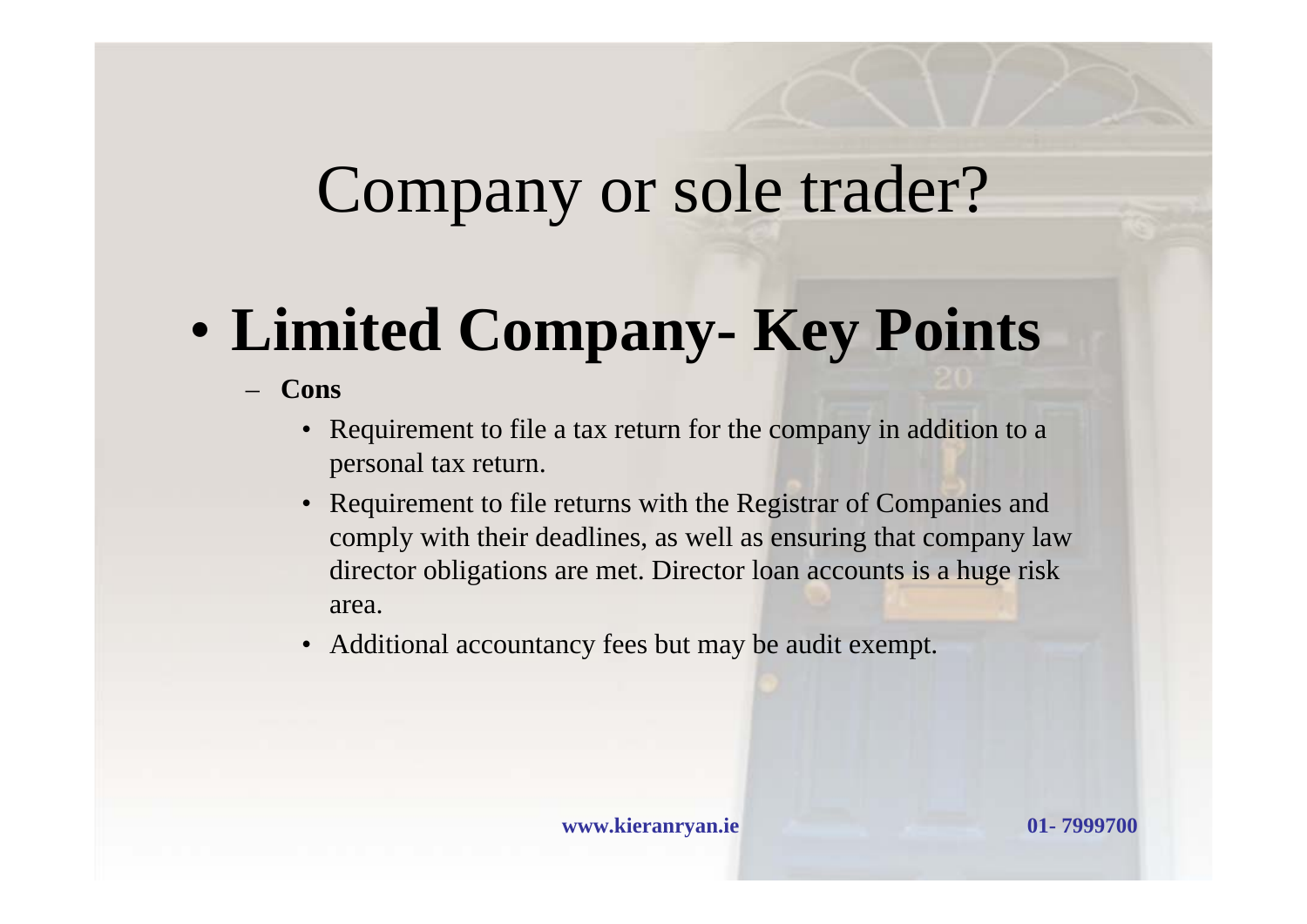# Employee Remuneration

- Practically all benefits provided to employees are subject to P.A.Y.E.
- Strict Revenue Guidelines in place for valuing every benefit in kind (B.I.K) provided.
- Significant obligations placed on employers to account for P.A.Y.E correctly on all B.I.K's provided.
- Revenue continue to police their B.I.K procedures through their Revenue Audit Process.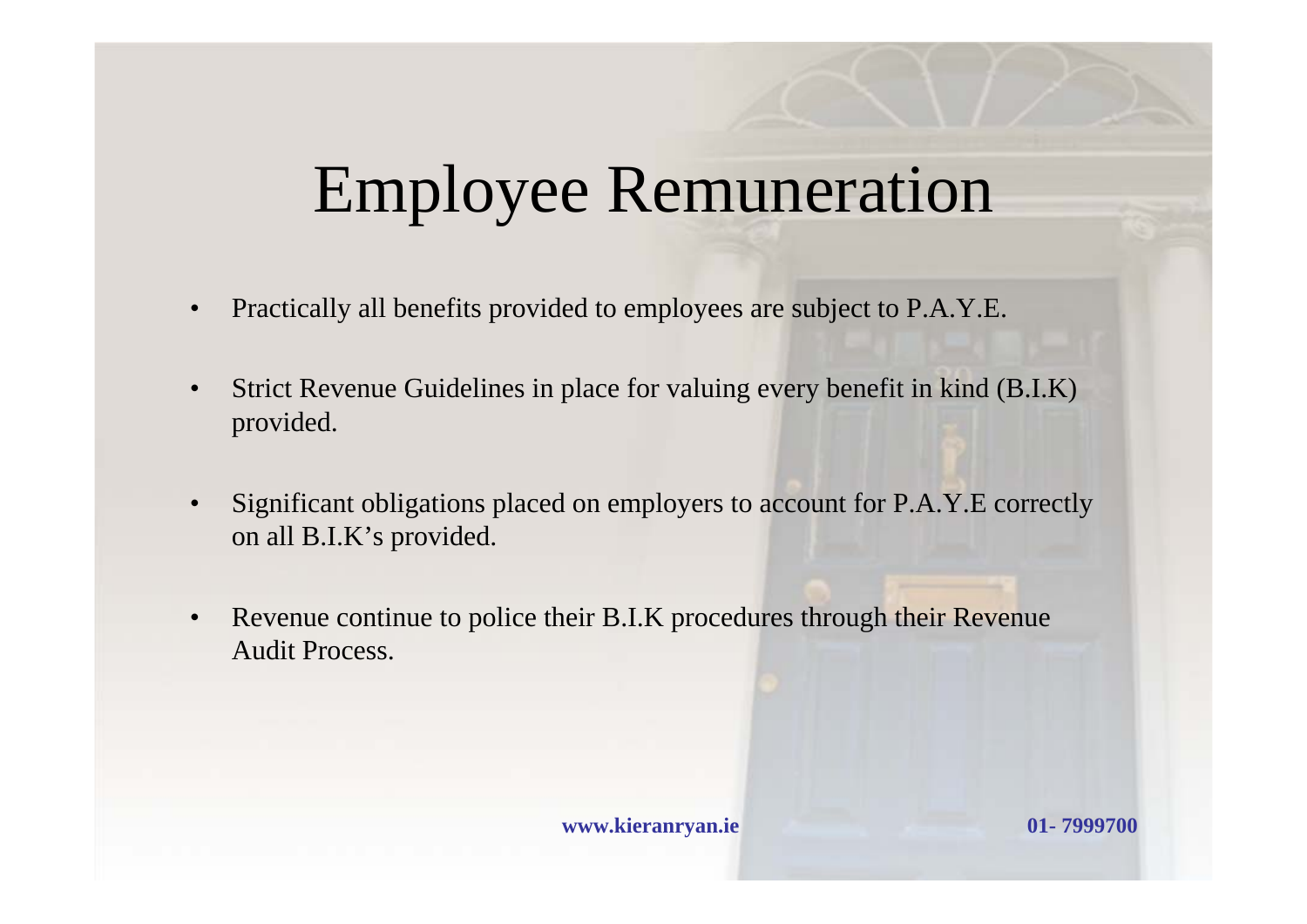#### Employee Remuneration

#### Tax Efficient Remuneration Options

- Employer pension contributions.
- Legitimate travel and subsistence claims.
- Canteen Facilities
- Train/ Bus/Luas Annual Tickets
- Bike to Work Scheme

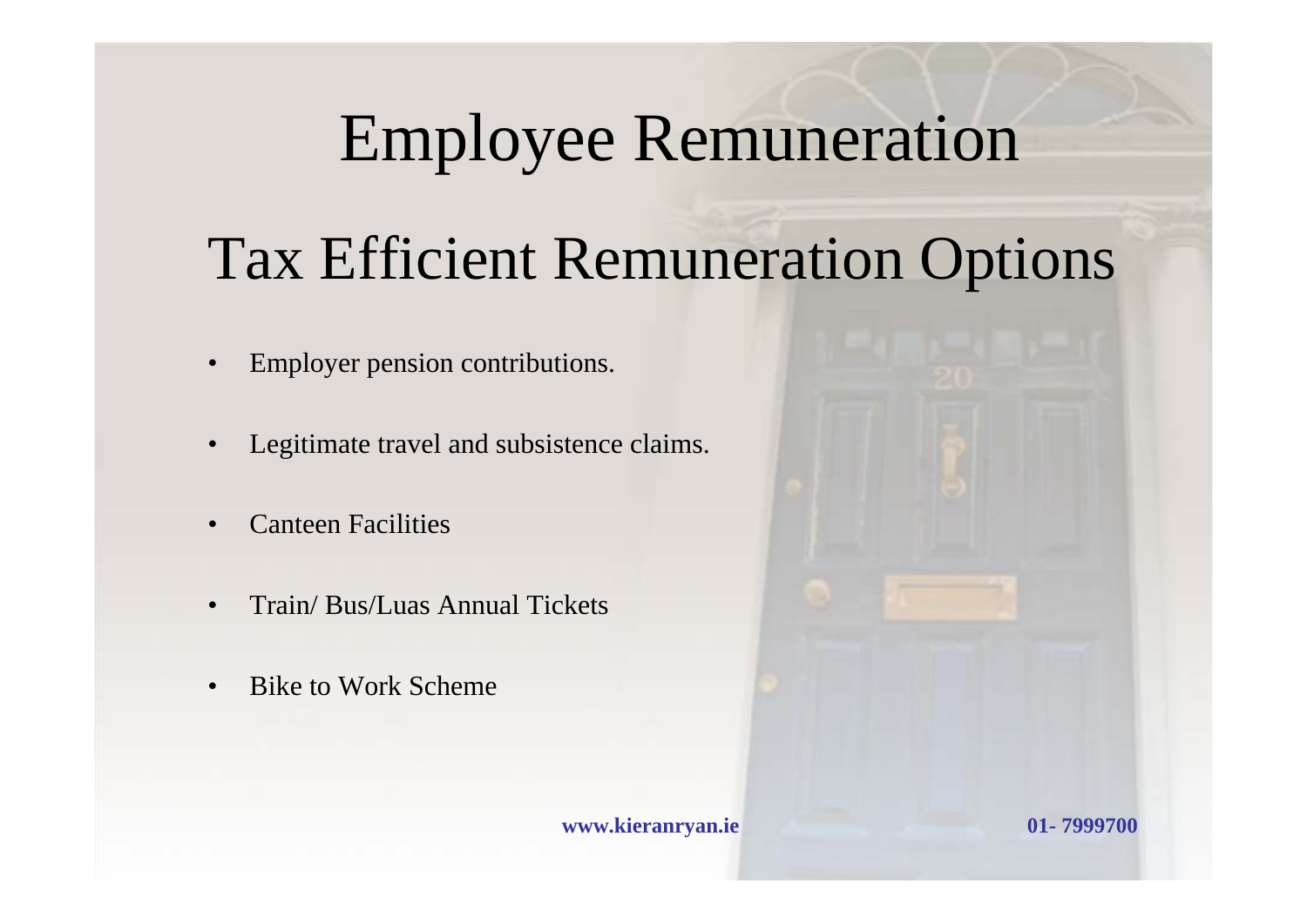#### Employee Remuneration

#### Compliance Requirements

- Monthly P30's to be filed by employer.
- Annual P35 to be filed by employer.
- New Employee Administration- Tax Credits & P45's, emergency tax etc.
- Employee Cessations- P45's and tax implications of final payment.
- Administration of B.I.K's provided.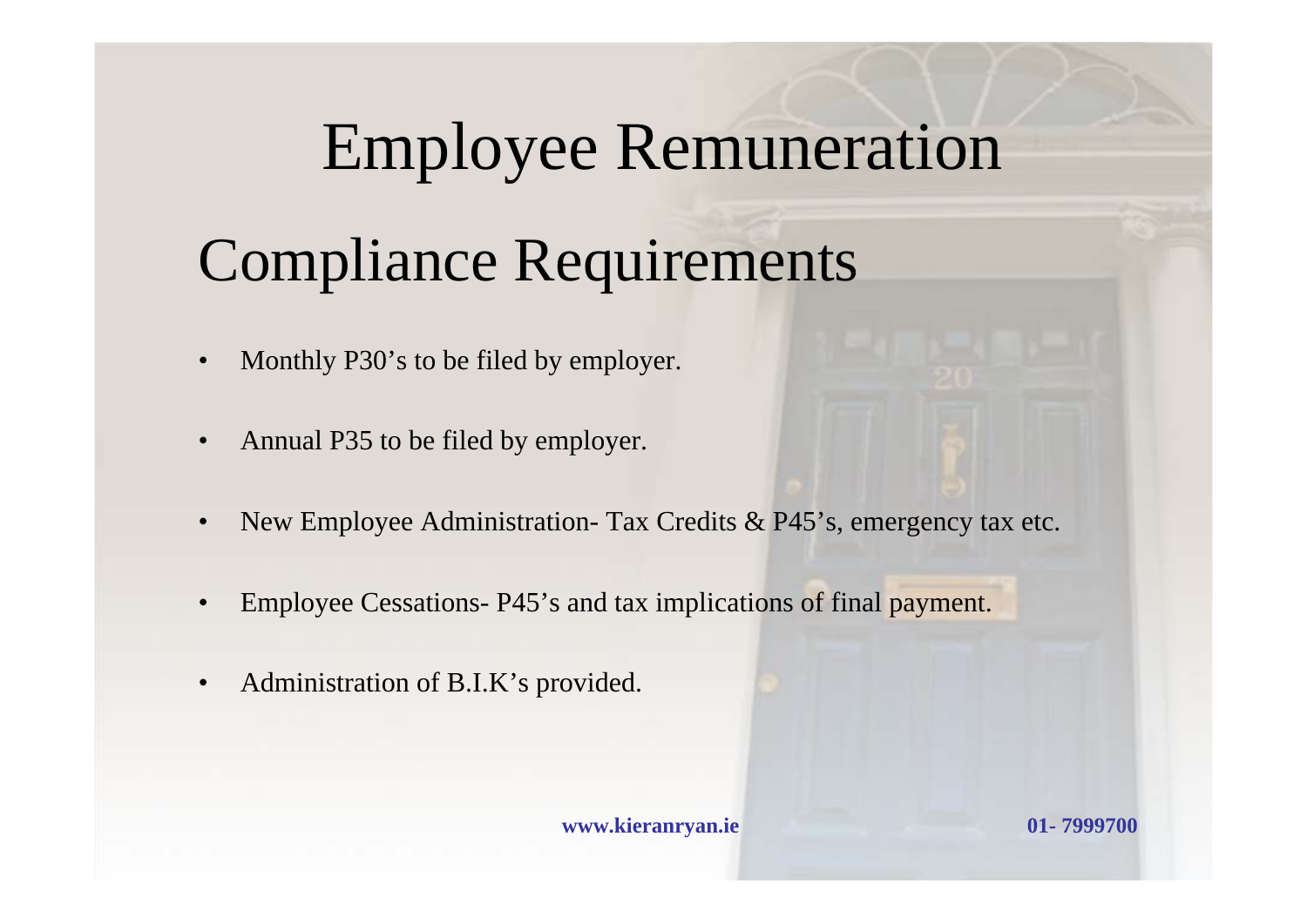#### Tax cashflow ideas - general

- Pay and file online extended deadlines
- Offsets possible? Statutory redundancy.
- Maximise relief or loss claims and seek offsets/refunds
- Interim refunds of tax e.g. PSWT
- Tax-free expenses
- Grants or other supports?
- If genuine cashflow problems arise and you fall into tax arrears, try to negotiate an instalment arrangement with Revenue. Our experience has been largely positive on this front.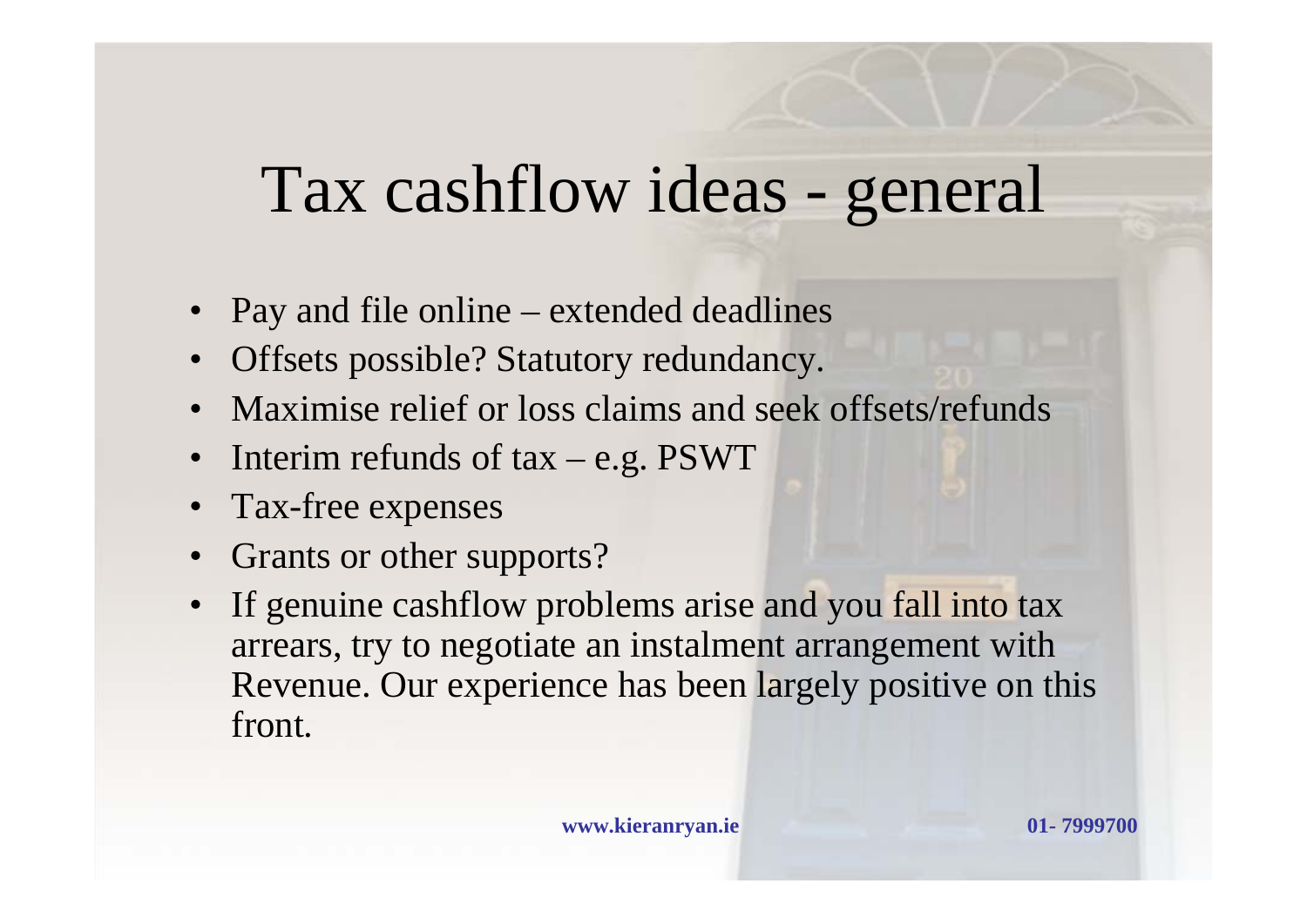#### Tax cashflow ideas - VAT

- Should you be registered at all? Should you elect to register?
- Frequency of filing VAT returns some options depending on whether in a payment or refund position normally
- Timing of VAT trigger point date sales invoice  $1<sup>st</sup>$  rather than  $31<sup>st</sup>$
- Are all input credits being claimed?
- Reclaim overseas VAT more quickly online via ROS
- Can you claim bad debt relief for VAT?
- Should you be on the cash receipts basis?
- If you purchase a CO2 efficient vehicle that will be used for at least 60% business purposes, you may be entitled to claim up to 20% of the input VAT incurred, subject to the normal deductibility rule.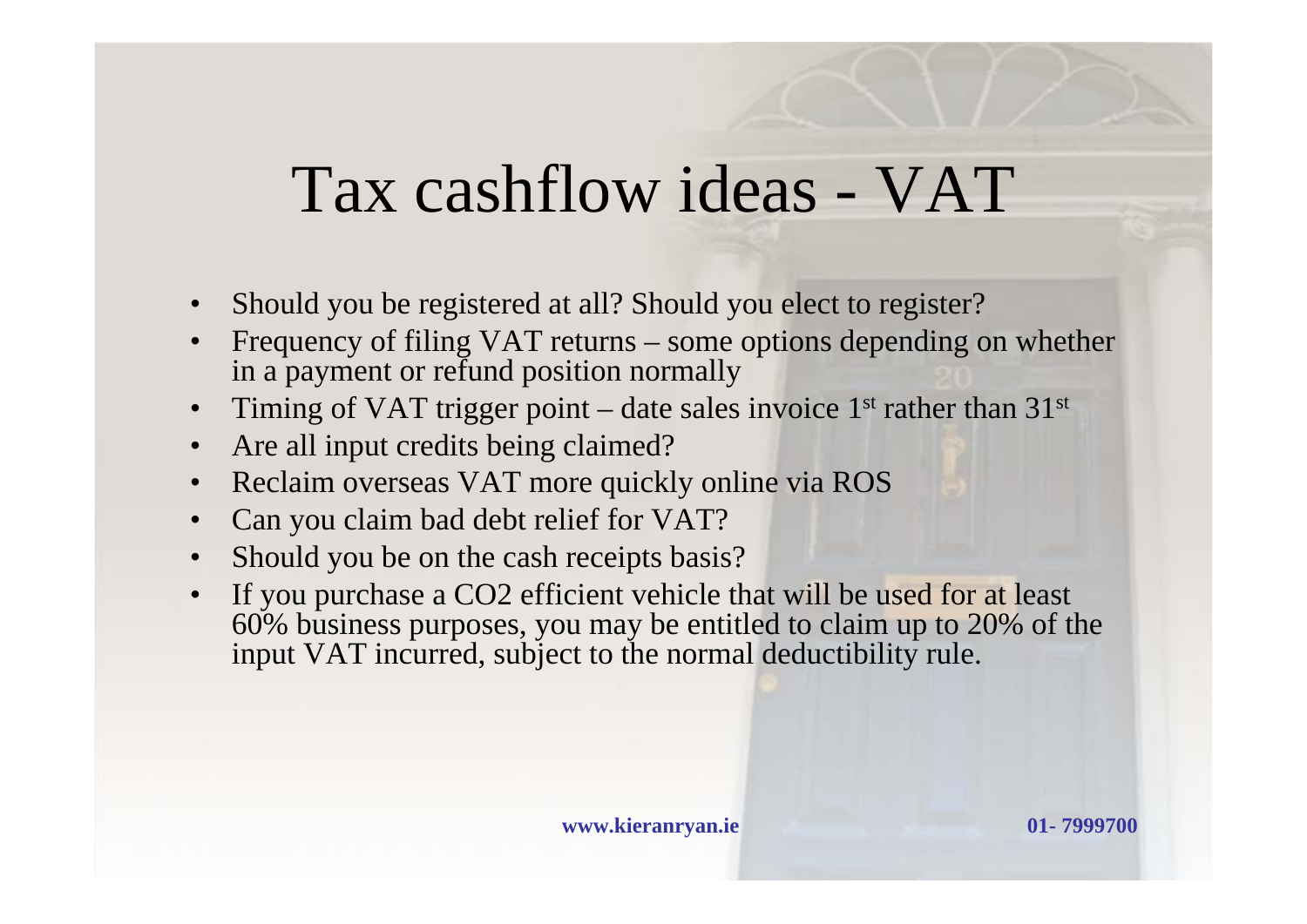#### Tax Reliefs

- In our experience there are several tax reliefs available to companies and individuals which are often not availed of by small and medium enterprises.
- These include the following: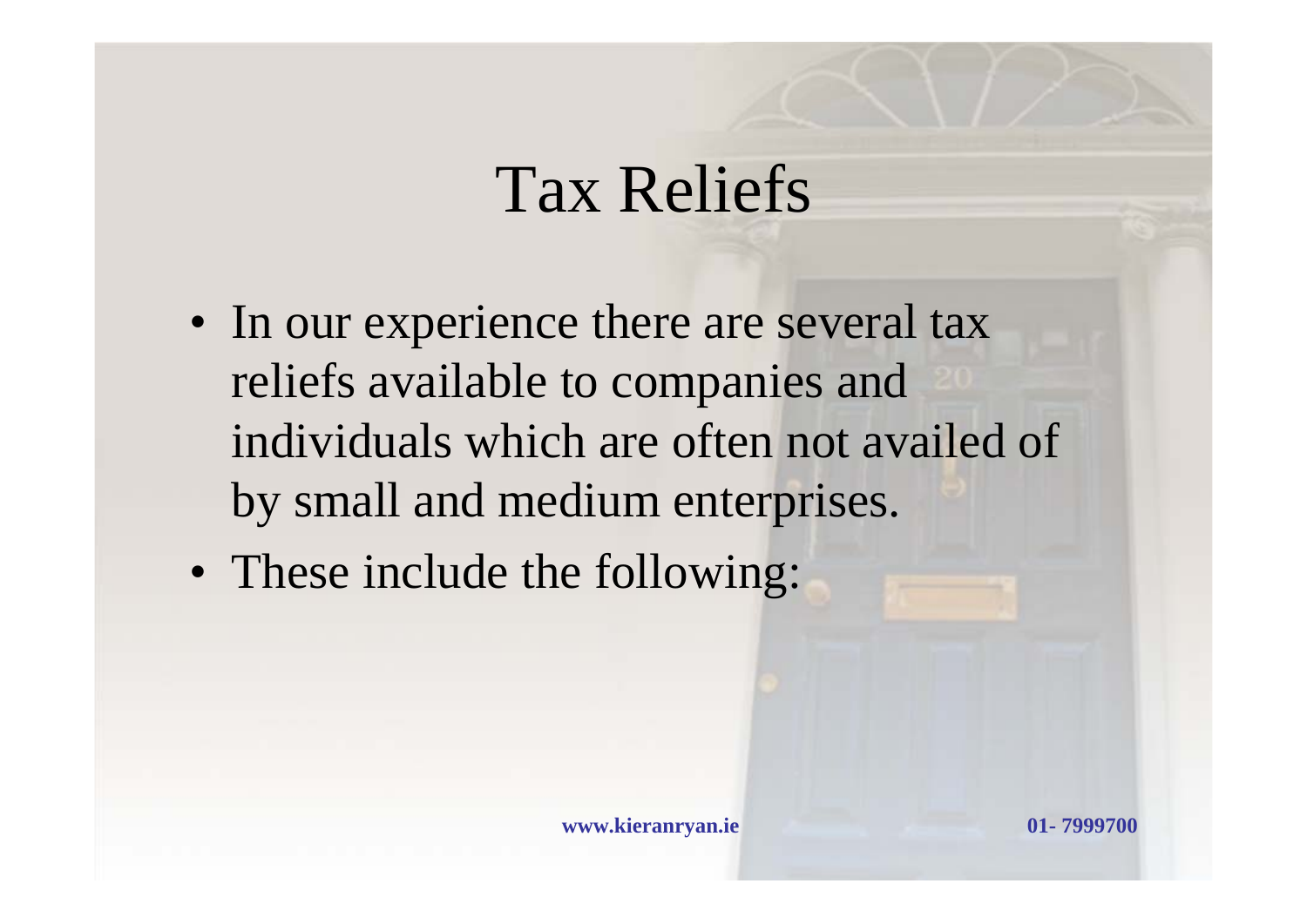# 1. Tax exemption for new companies

- Currently applies to certain new companies starting to trade in 2009 through 2011.
- Relief, if available, is for three years from start of trade.
- Reduces corporation tax to nil as long as corporation tax due is less than €40k (i.e. trading profits of less than  $\epsilon$ 320k). Marginal relief applies for tax of up to  $\epsilon$ 60k.
- Key concept is that of a "qualifying trade", which, for example, does not include a trade already carried on **or** <sup>a</sup> profession (e.g. engineer, accountant, doctor)
- If the relief applies, could legitimately avoid paying corporation tax of up to  $\in$  20k over three years
- Extension in 2011 linking relief to PRSI paid.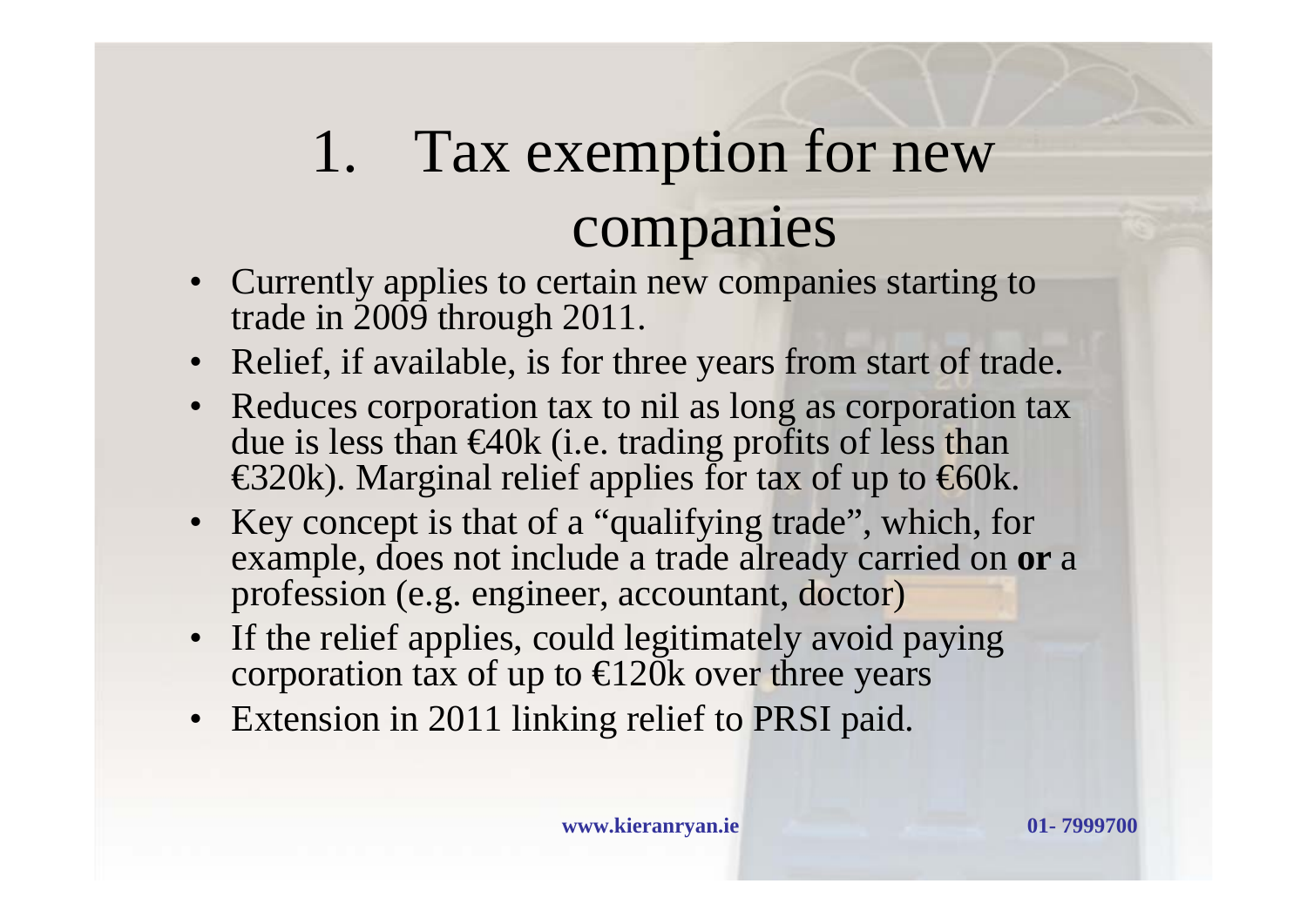# 2. Seed capital relief

- Similar to Business Expansion Scheme (BES) in concept but shareholder claiming relief must also work for the company as it is designed to provide an incentive for individuals to start their own business
- Must invest for shares in a new company that carries on certain activities - e.g. primarily "manufacturing", internationally traded services, and commercial R&D
- Can get an income tax refund over six years
- Maximum investment is  $\bigoplus 00k$  ( $\bigoplus 46k$  refund @ 41% rate)
- Husband and wife can each invest if meet conditions
- Qualifying conditions can be quite complex EU rules
- State body input needed e.g. County Enterprise Board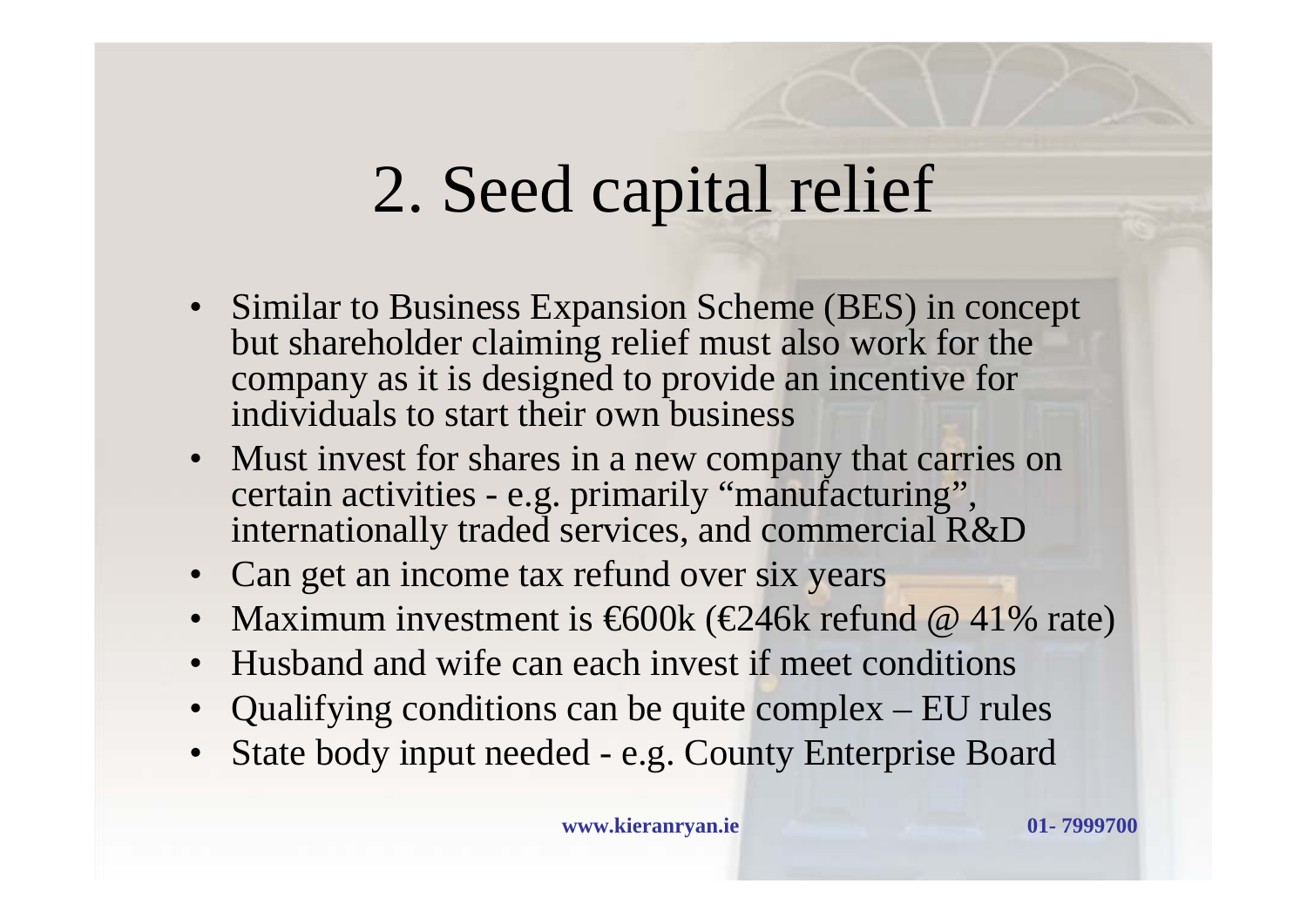### 3. Accelerated capital allowances

- A taxpayer can claim an annual "wear and tear" allowance against income from a trade or profession.
- This yearly deduction is generally a percentage of the original cost of the asset bought for use in the business.
- In most cases, the rate of allowance for "plant and machinery" is  $12.5\%$ .
- Certain categories of "green" equipment now qualify for an accelerated **100%** rate of allowance
- Only applies to expenditure incurred by a company
- SEAI maintains a list of qualifying assets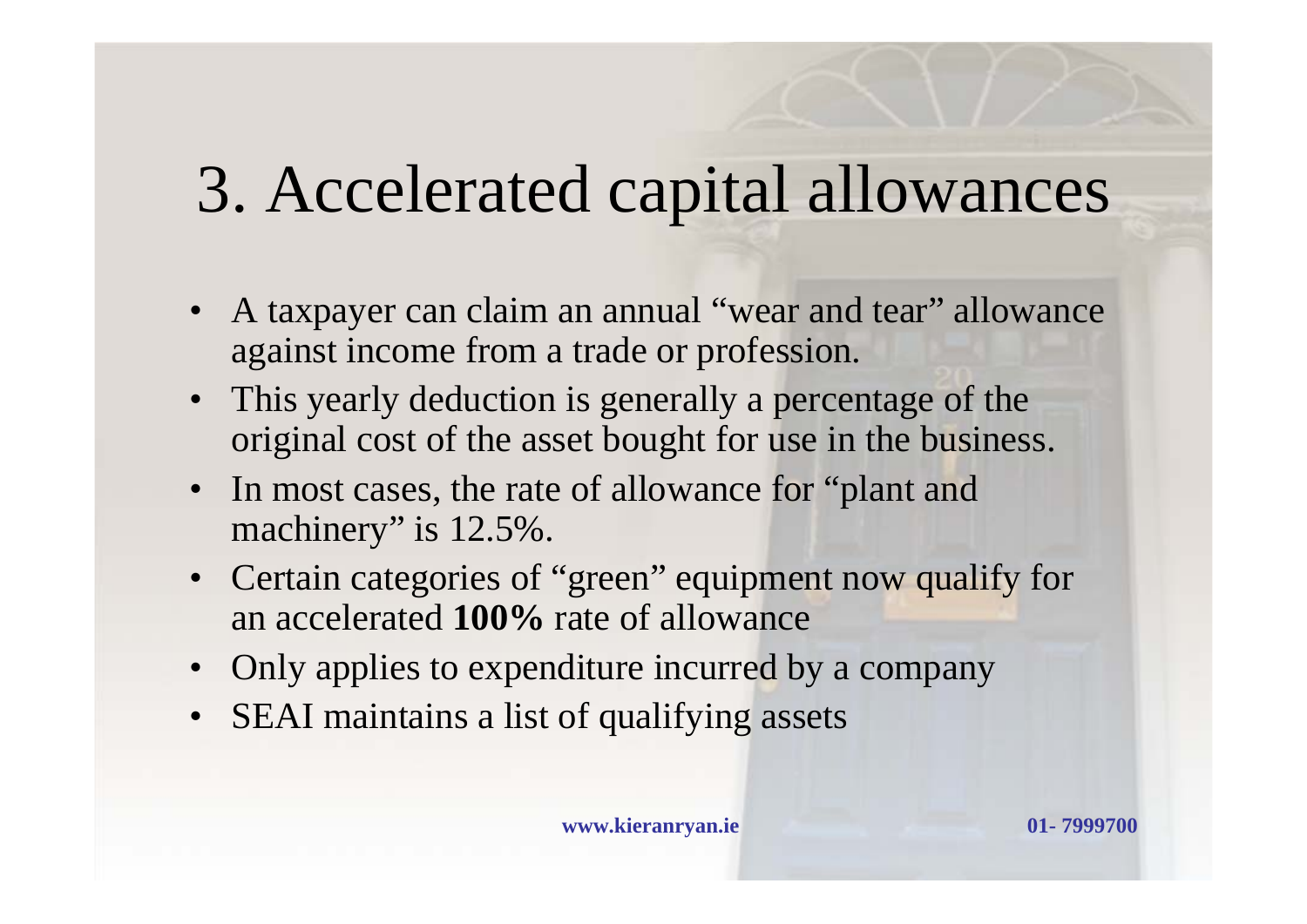- The research and development ("R&D") tax credit was first introduced in 2004
- Recent changes have made it far more attractive, particularly for startup companies and those with corporation tax losses
- It is now possible to get a **cash refund** from Revenue in some cases.
- It seems that very few domestic or SME companies have actually made claims to date and a number of companies that qualify may be missing out on this valuable tax relief. A recent KPMG survey indicated that as few as 6% of SMEs have claimed it to date
- The definition of R&D is much broader than many realise, and covers much more than the traditional image of men in white coats or nutty professors with test tubes in labs.
- Examples include...
- See next slide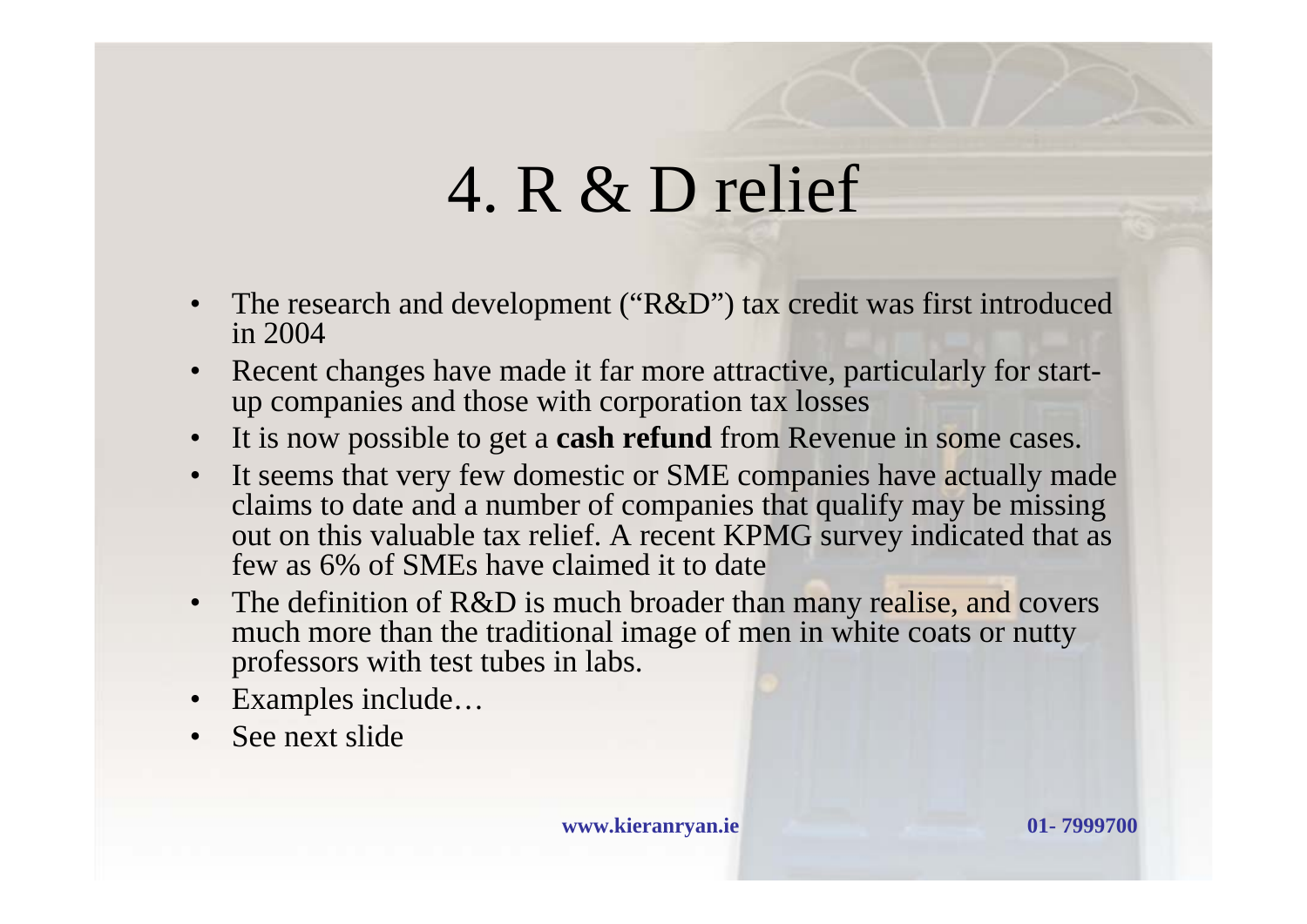- *(1) an activity undertaken in the field of natural sciences, namely—*
- *(d) earth and related environmental sciences, including geology, geophysics, mineralogy, physical geography and other geosciences, meteorology and other atmospheric sciences, including climatic research, oceanography, vulcanology, palaeoecology, and other allied sciences, or*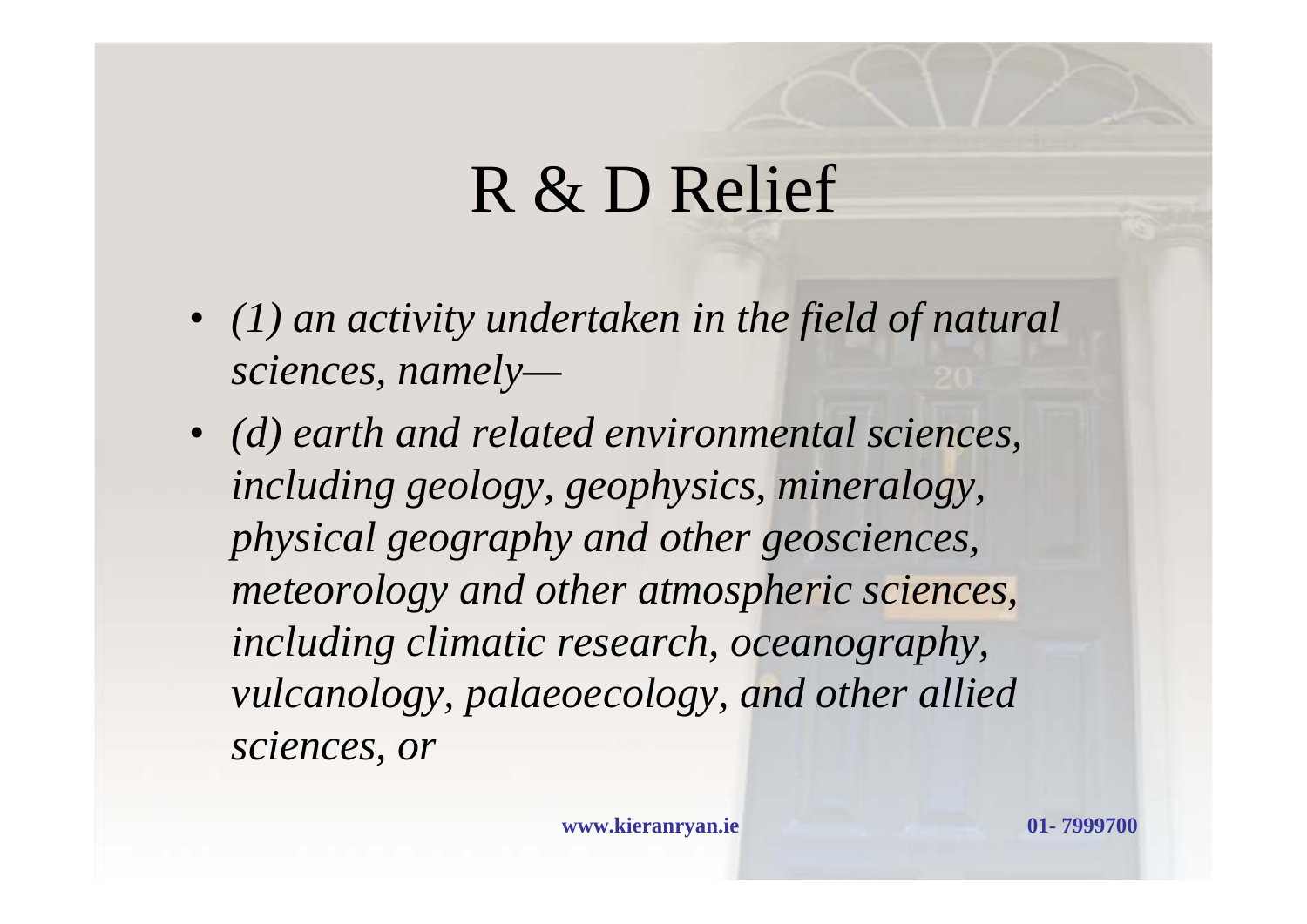- For periods starting on or after 1 January 2009, the relief operates by allowing the claimant company a corporation tax credit equal to 25% (20% for earlier periods) of its incremental expenditure on qualifying R&D activities over the "base year" spending level.
- The "base year" has been set as 2003 indefinitely. Where a company had no such expenditure in 2003 or was incorporated after that, then the entire qualifying R&D spend in the current period will qualify for the credit.
- The 25% tax credit is in addition to the "normal" 12.5% relief so it is possible to get an effective credit of 37.5%.
- R&D relief **must** be claimed within 12 months of the end of the accounting period in which the spend was incurred or it is lost. This is of vital importance.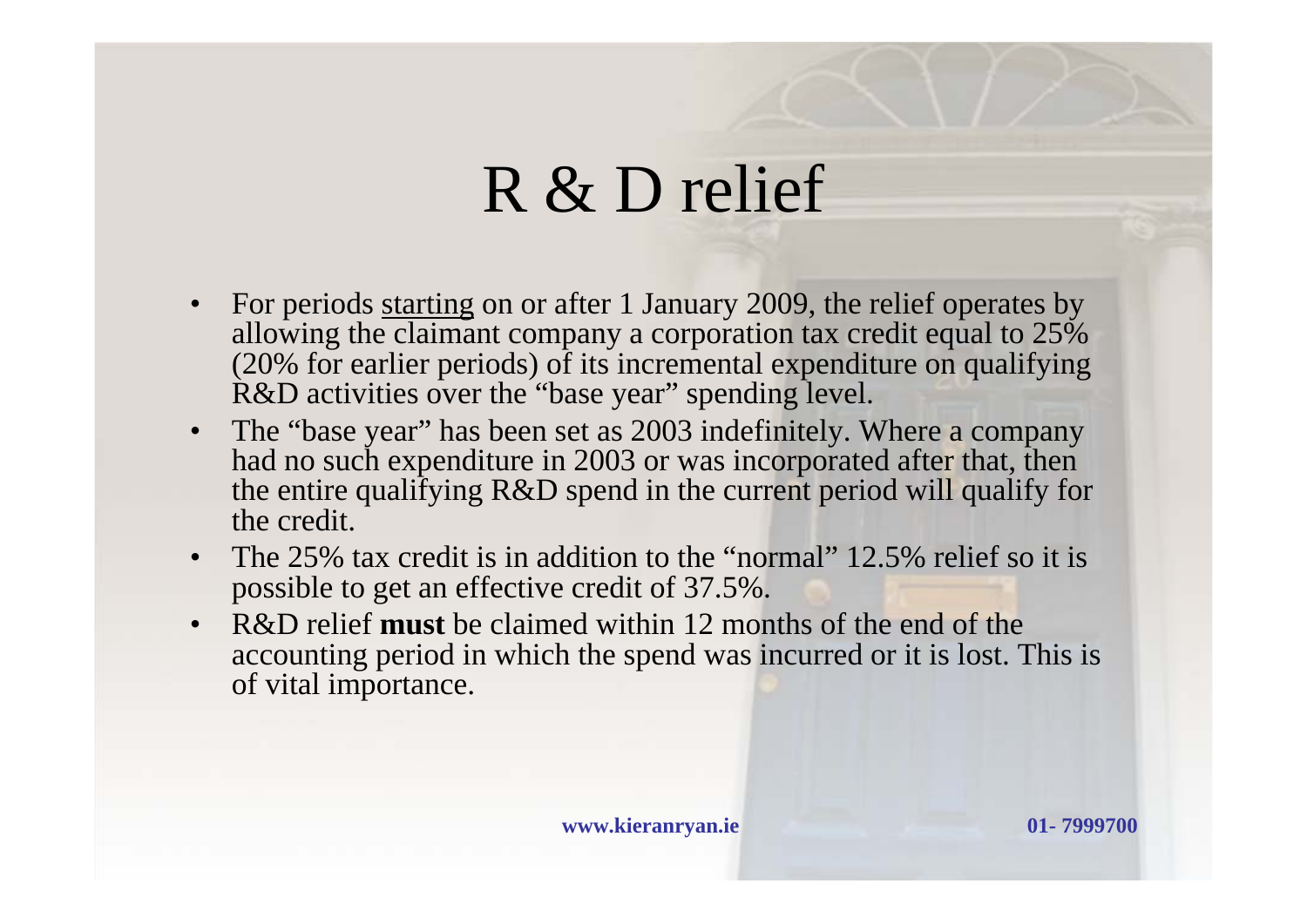- The qualifying expenditure may be capital (e.g. a new building or machine) or revenue (e.g. salaries, materials). R&D and capital allowances may apply to the same asset
- Both direct and indirect (i.e. administration/other costs allocated on a reasonable basis) spend qualifies.
- Grant-aided expenditure does not qualify.
- The activities do not need to be carried out in Ireland.
- Though aimed mainly at in-house R&D activity, subcontracted work also qualifies in some cases, subject to limits based on the level of in-house activity. The limits are 10% for third parties and 5% for third-level institutions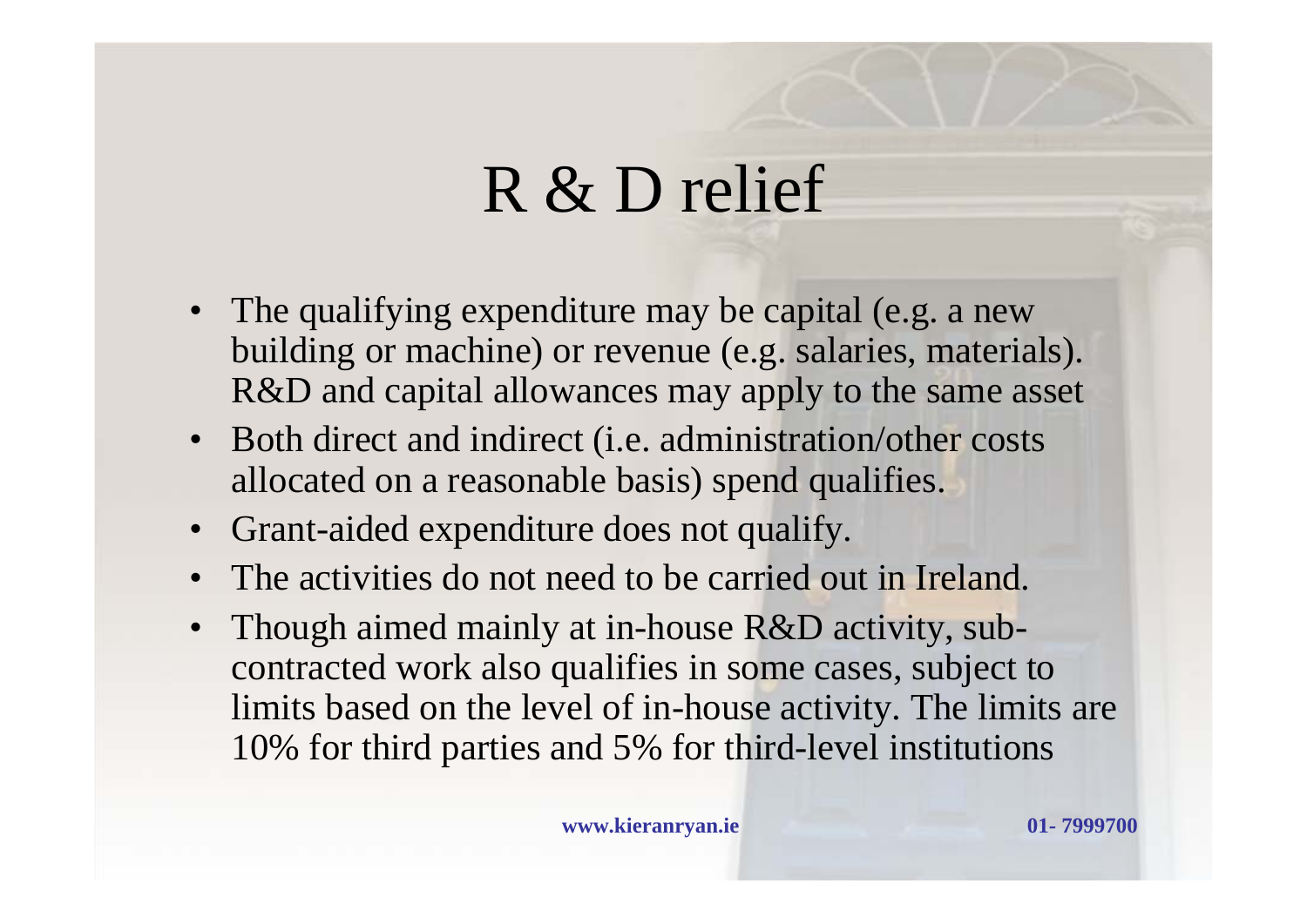Example: Bunsen Burner Ltd.

Qualifying spend in year ended 31 December 2003  $\bigoplus$  00k Qualifying spend in year ended 31 December 2009 €580k Incremental spend in 2009 €480k R&D credit ( $@ 25\%$ )  $\bigoplus 20k$ 

- If this company does not have enough of a corporation tax liability to fully/partially absorb the  $\in$  20k credit, the directors can, from 2009, choose to have it repaid to the company in cash in equal instalments over three years if certain criteria are met – e.g. PAYE paid test.
- If the criteria can be met, this company (assuming it had no corporation tax liability, e.g. due to losses) could receive a repayment from Revenue of  $640k$  each year for three years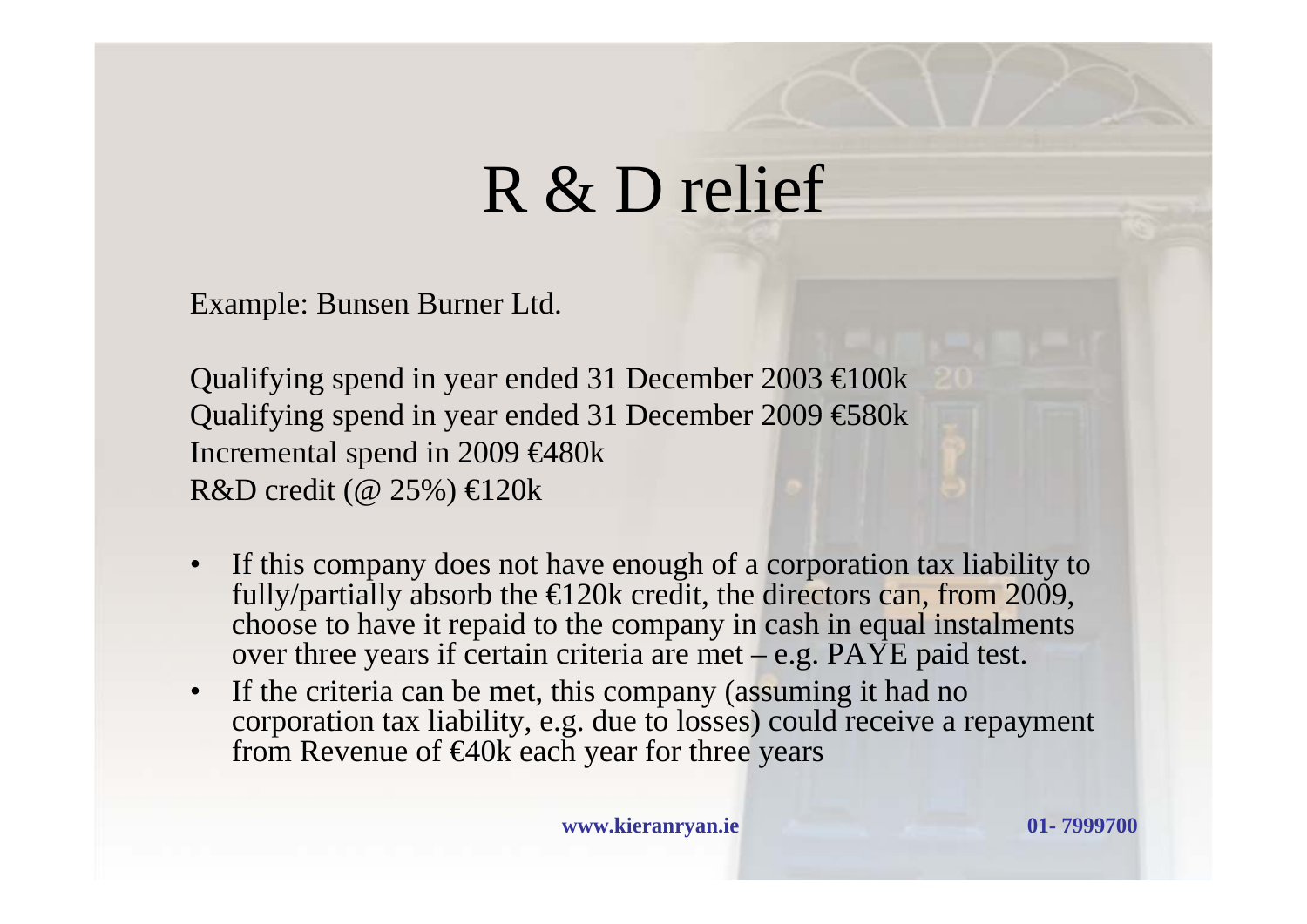- As you can see, a number of criteria must be met to be qualifying R&D activities for the purposes of the tax credit, which includes consideration of the areas of science and technology in which the work has been carried out.
- In addition to "obvious" areas where R&D is carried out (e.g. pharmaceuticals), software development, health, engineering, food production, and agriculture are just some of the areas where relief may be available. Others include natural sciences like geology.
- The breadth of activities likely to qualify means that several companies should, with careful analysis of the costs incurred on most R&D-type activities, be in a position to claim an R&D credit, which means either a tax refund or a smaller cheque to write for corporation tax.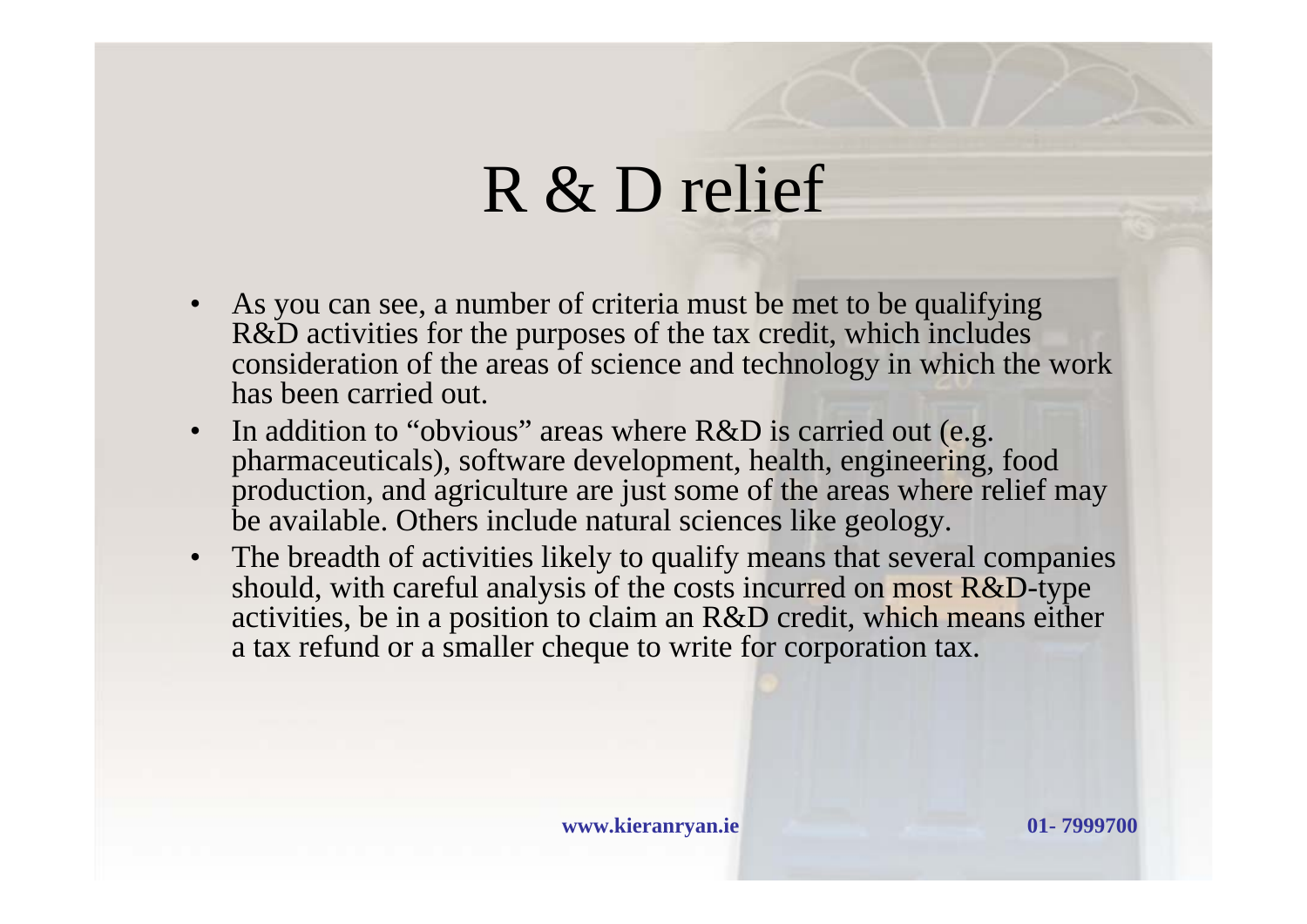#### Recognising the Risks

#### *Management:*

- $\blacksquare$ Lack of Realistic Business Plan
- $\blacksquare$ 1 man band? / Autocratic control
- $\blacksquare$ Poor middle management
- T Failure to change/ adapt new methods

#### *Financial Information:*

- Lack of appropriate information
- Lack of interest in information
- **Accounting ratio's: Which are relevant to your business?**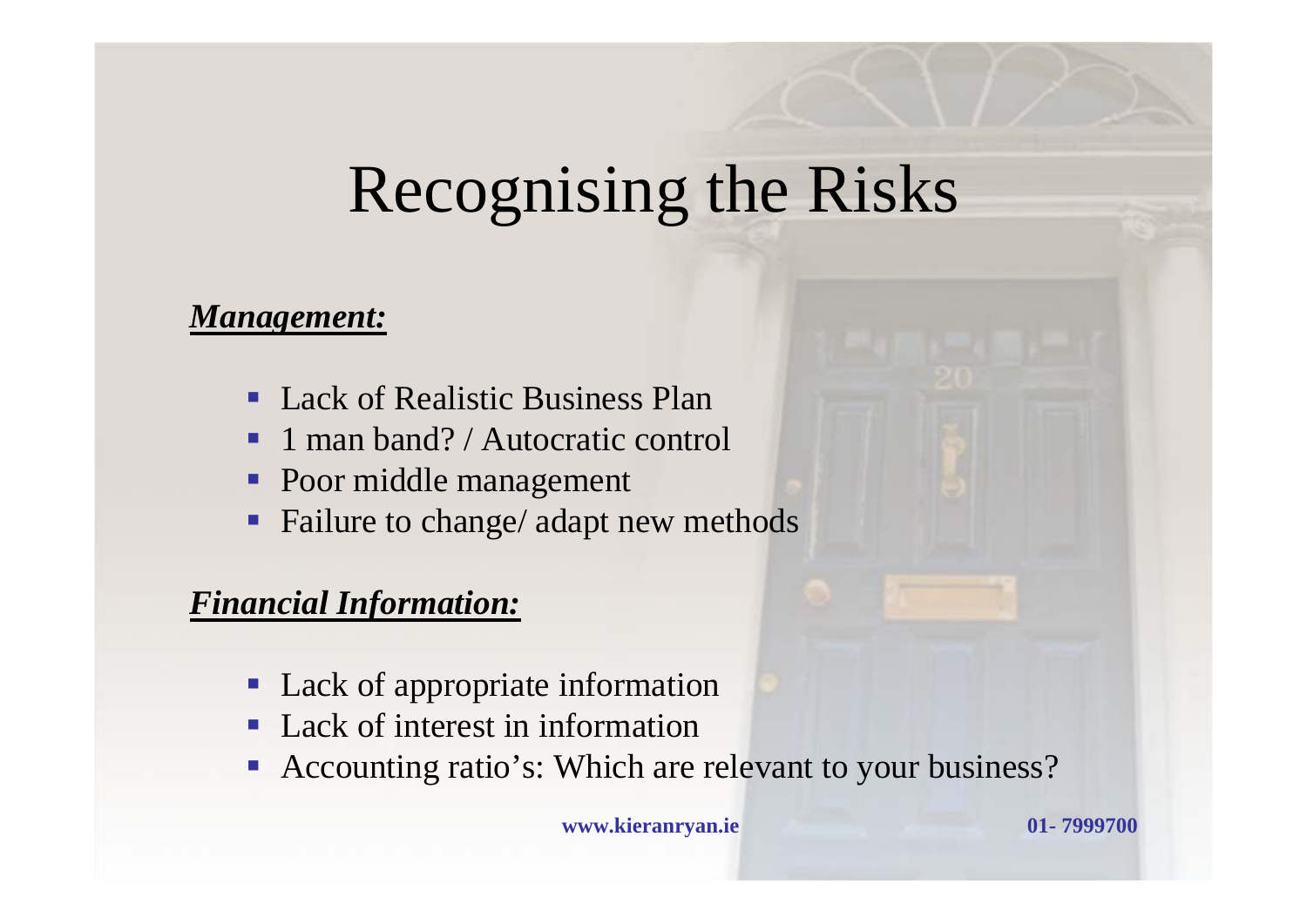### Recognising the Risks

#### *Additional Risk Factors:*

- $\blacksquare$ Over reliance on key client – Are all your eggs in one basket?
- п Overexposure in a particular sector
- $\blacksquare$ Unsustainable borrowings
- $\blacksquare$ Excessive staff levels / inefficiency
- $\mathcal{C}^{\mathcal{A}}$ Poor cashflow / working capital & overhead controls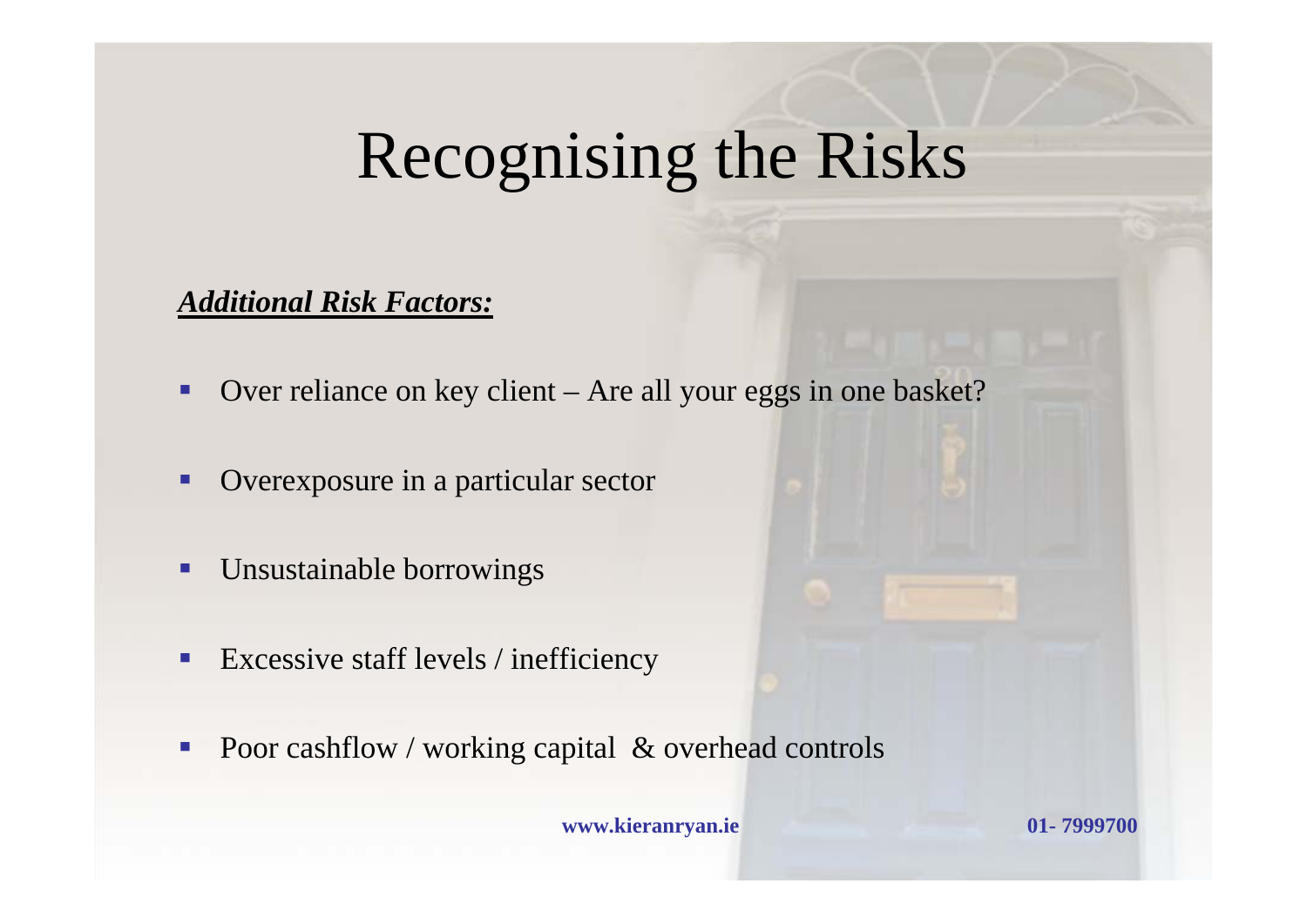#### **Know The Warning Signs of Financial Know The Warning Signs of Financial Distress! Distress!**

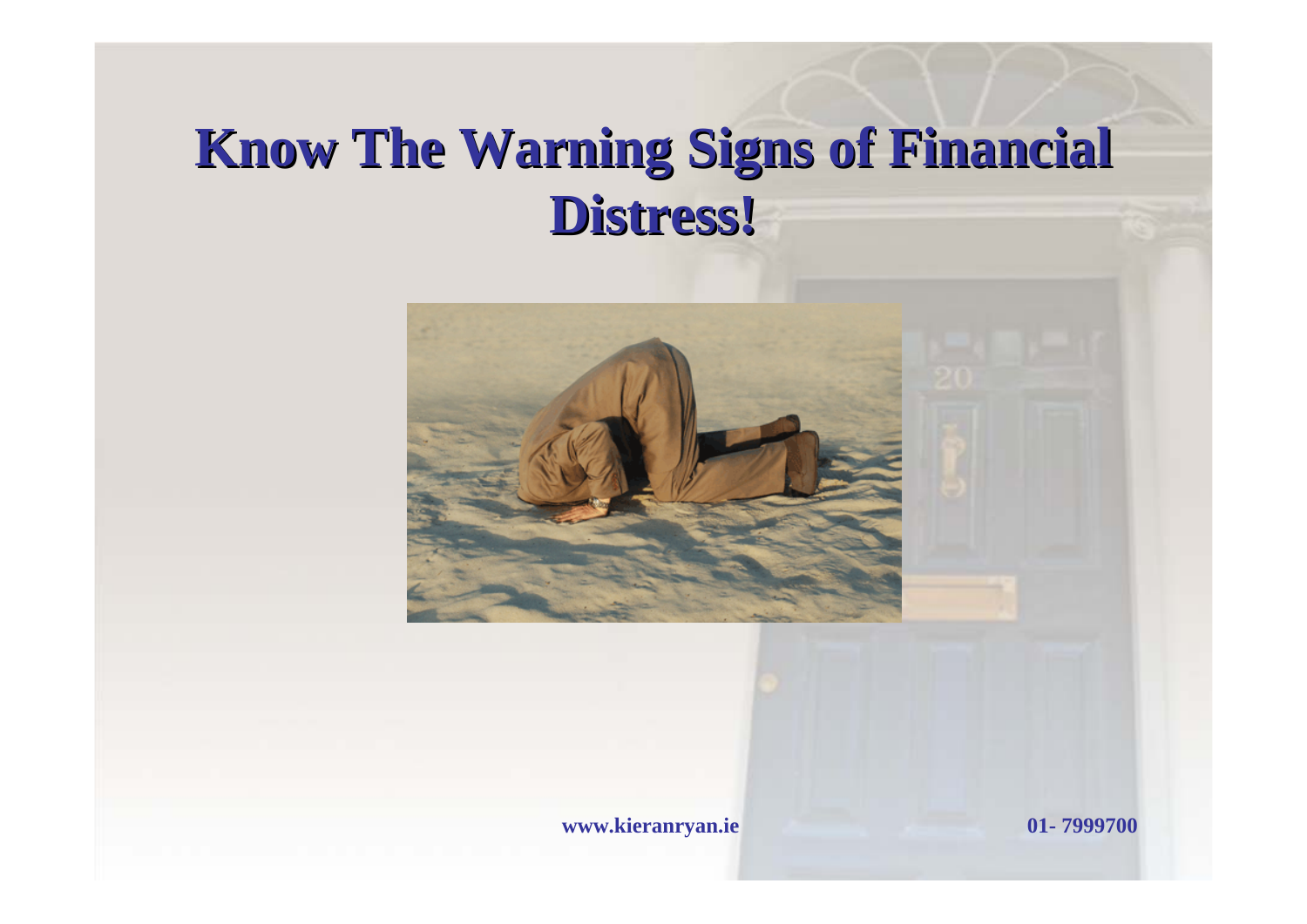#### **Early Warning Signs Early Warning Signs**

¾ **Cash** Overdraft max'ed

**Q** Cash reserves depleted

 $\Box$  Relationship with bank is strained

¾**Debtors** Debtors days extending

 $\Box$  Increased bad debts/ settlements

Credit limits reached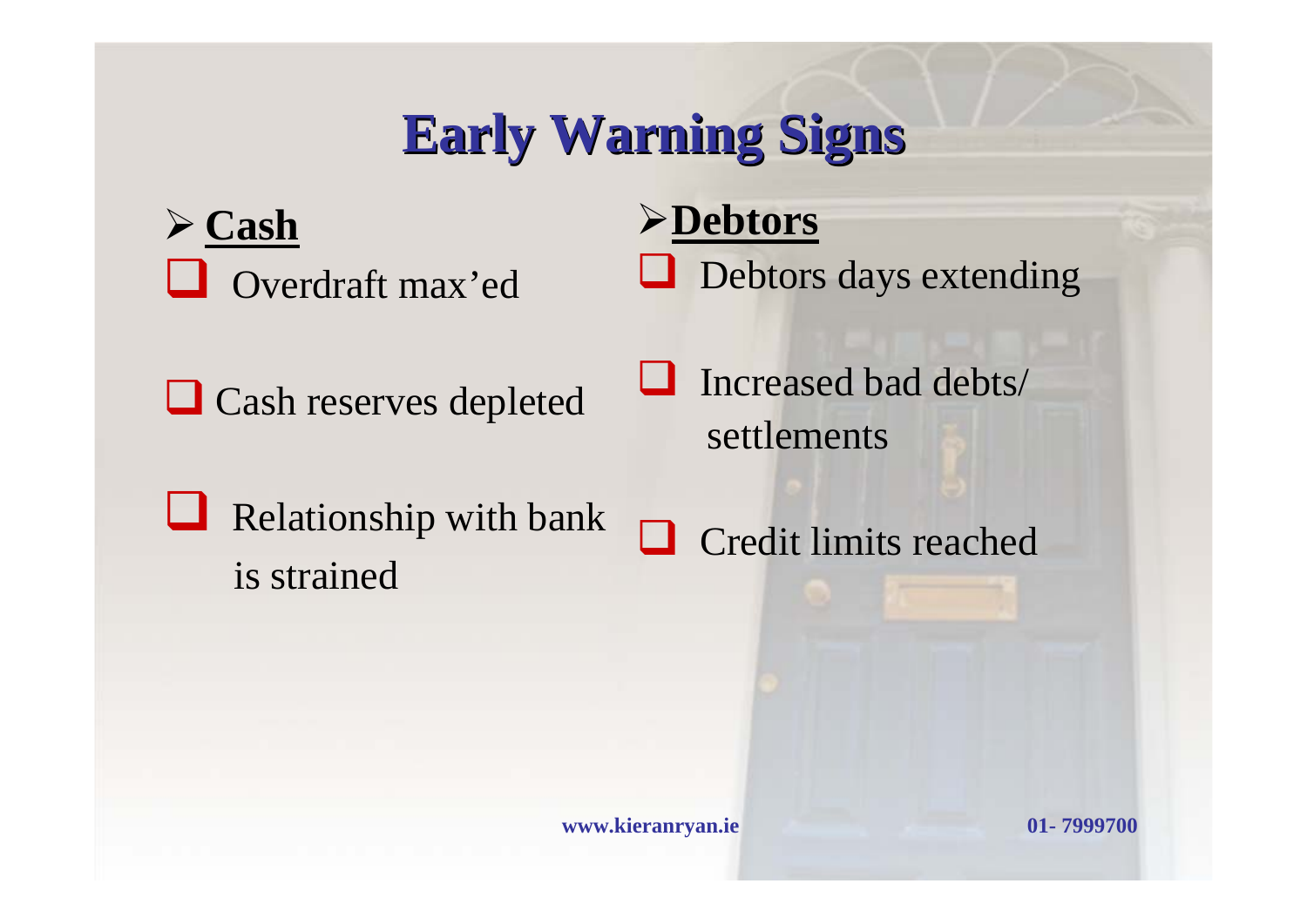#### **Early Warning Signs Early Warning Signs**

#### ¾ **Creditors**

Stretch on creditor days

**Q** Payment of creditors in round sum amounts

u Other Creditor pressure

 $\Box$ Substantial arrears accrued

**Revenue returns neglected**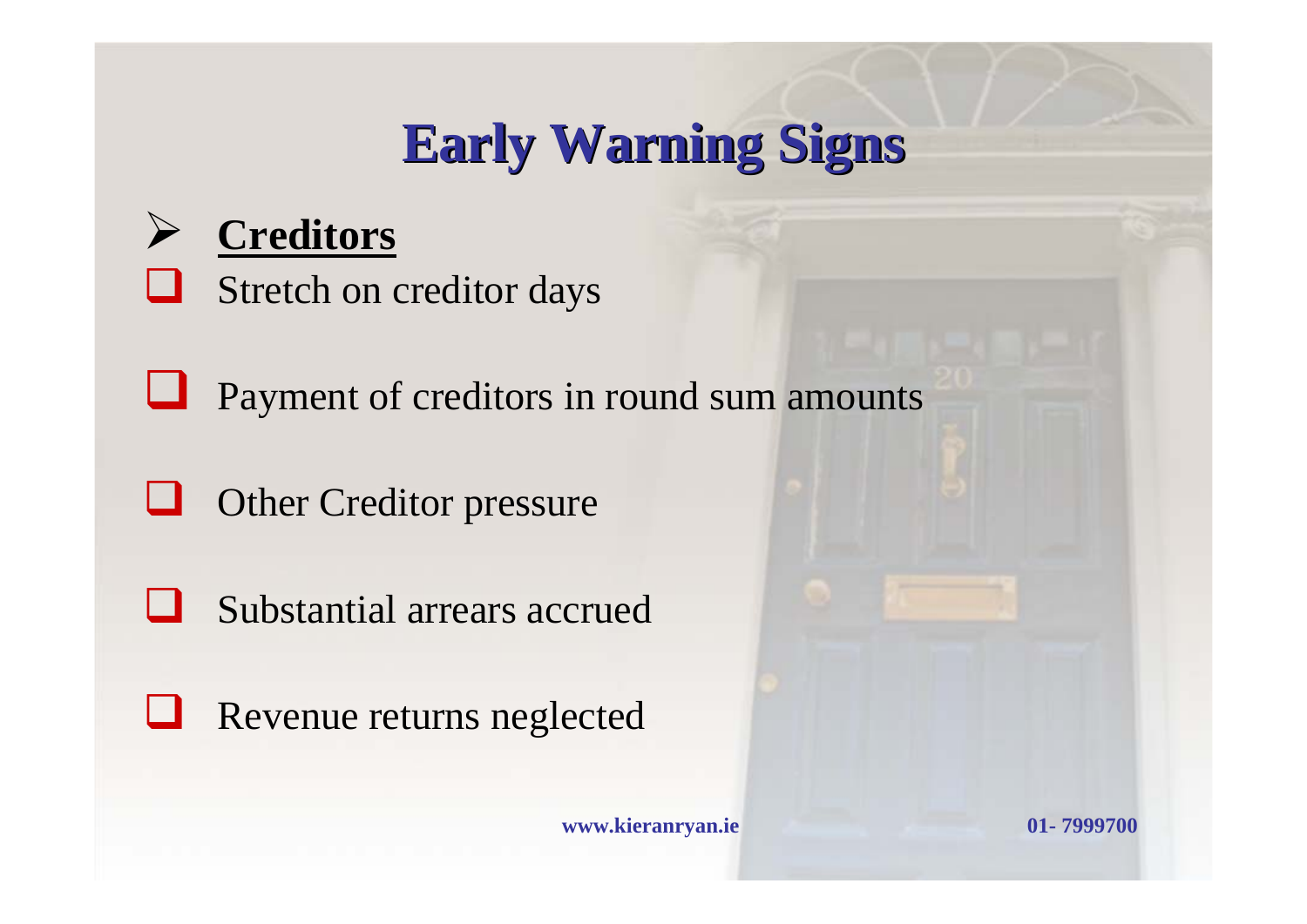#### **Early Warning Signs Early Warning Signs**

#### ¾ **Other issues**

*Internal issues:* 

 $\Box$  Offices descend into disarray / disrepair

 $\Box$  High / rising staff turnover

*Administration:* $\Box$  Rise in legal disputes

Qualified audit report

**www.kieranryan.ie 01- 7999700**

*Market:*

**Taking greater risks in** the market

**Ageing product** 

**Increased competition**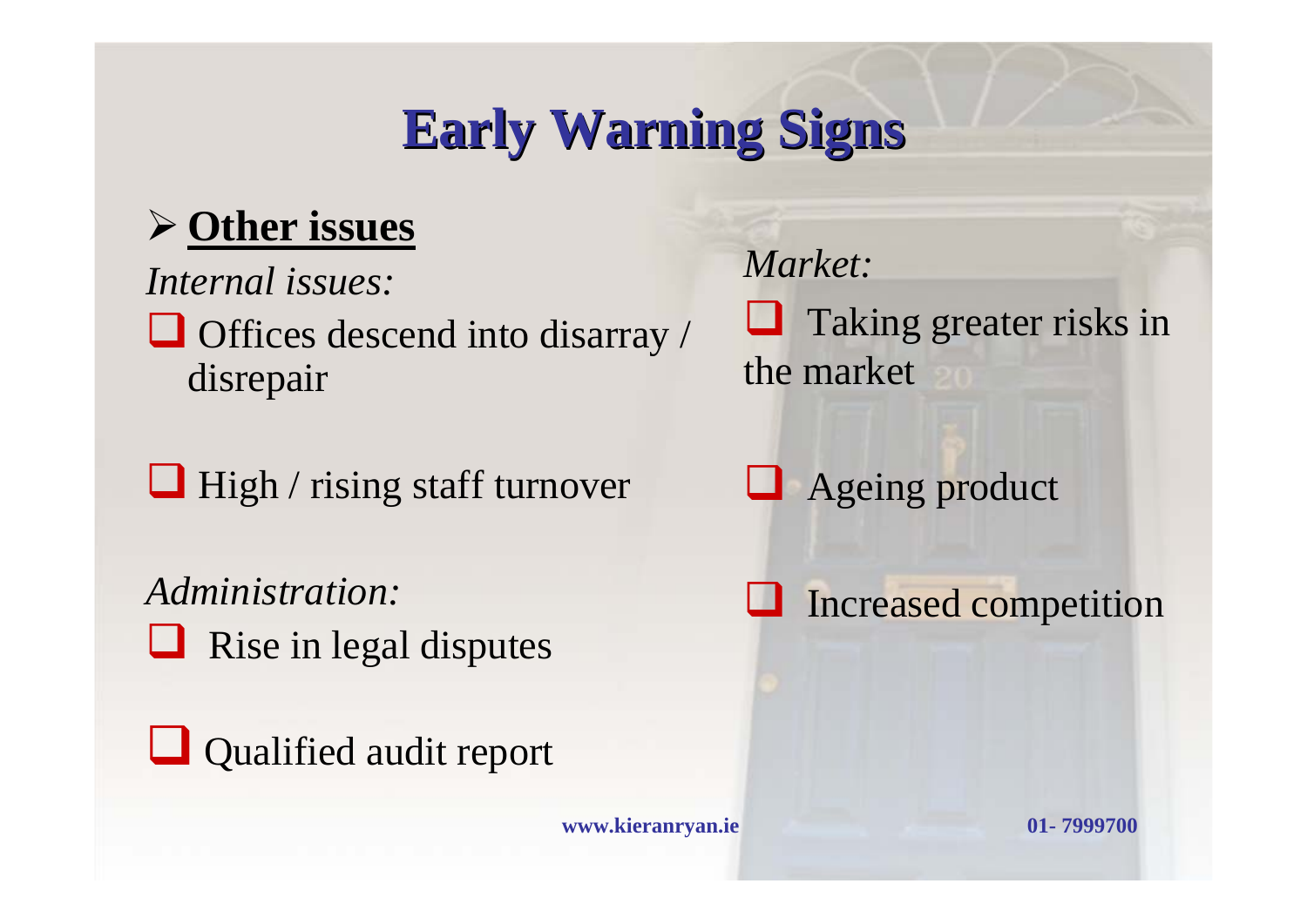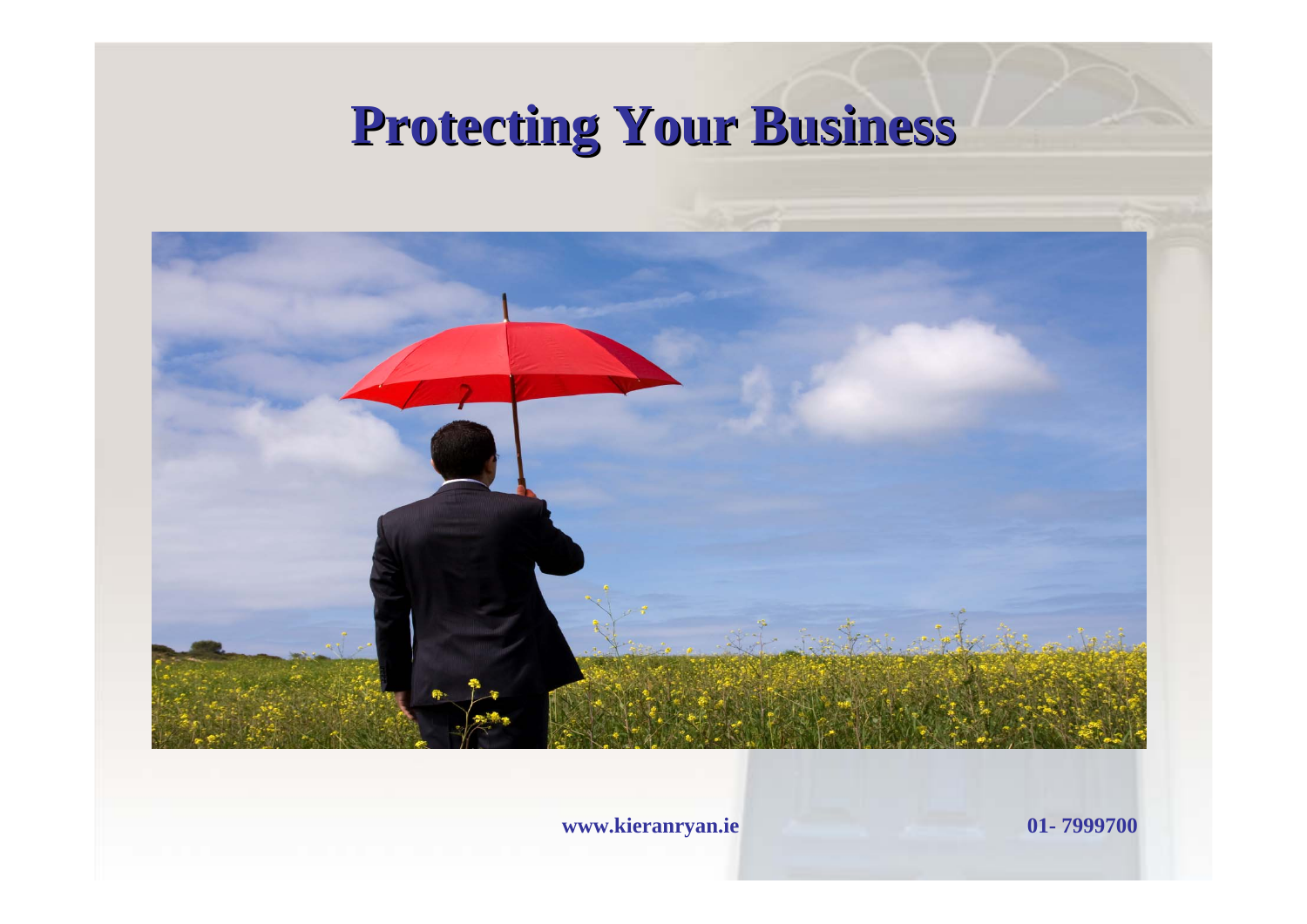"By far the most common business mistake is not brought about by doing something, but by not doing anything"

> *Sir John Harvey-Jones Former Chairman of ICI*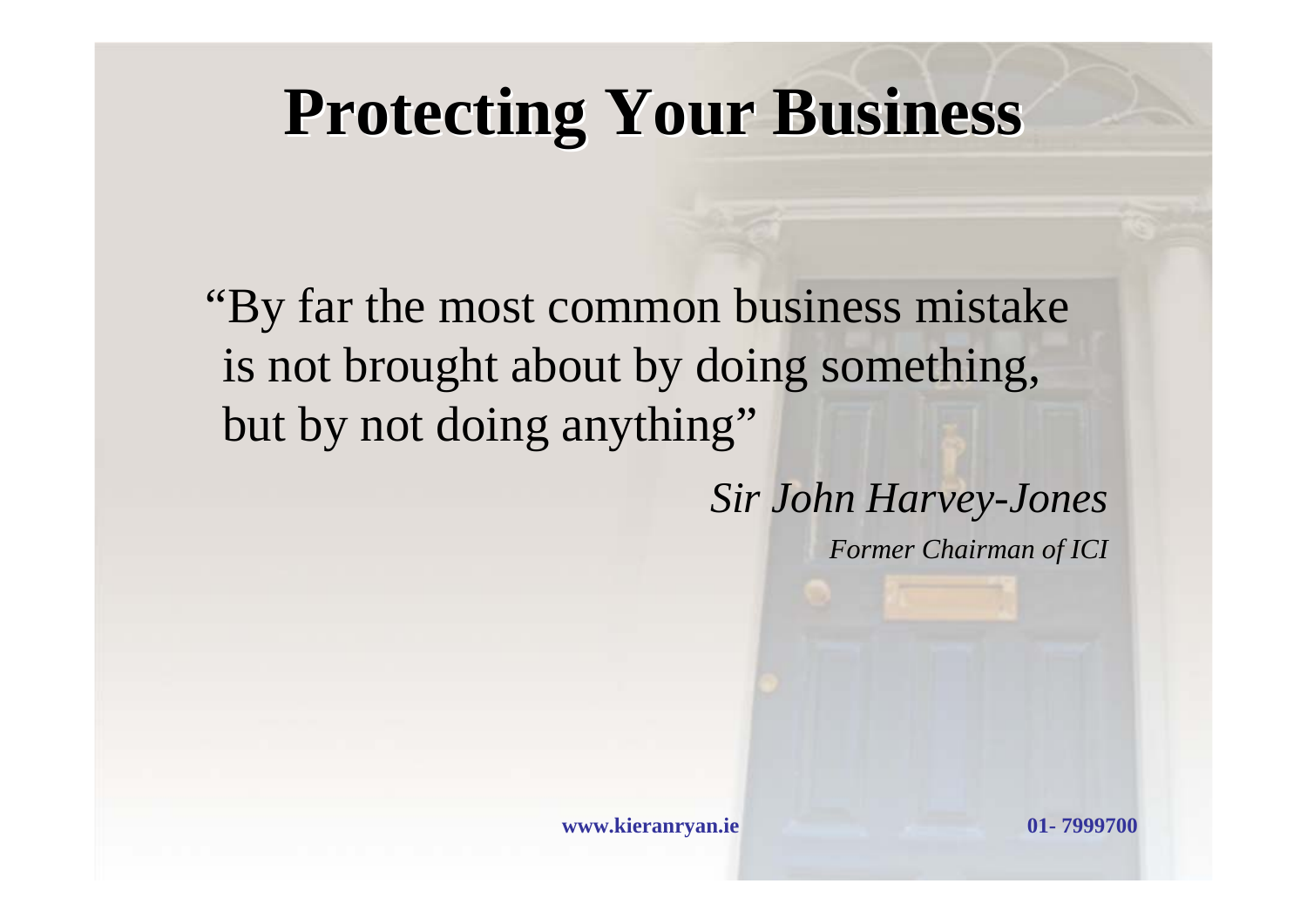- П Management information is vital – It should always be: *accurate, understandable, cost-effective, attainable, comparable, relevant and up to date!*
- $\blacksquare$ Maintenance of books and records
- $\blacksquare$ Accurate cash flow forecasts

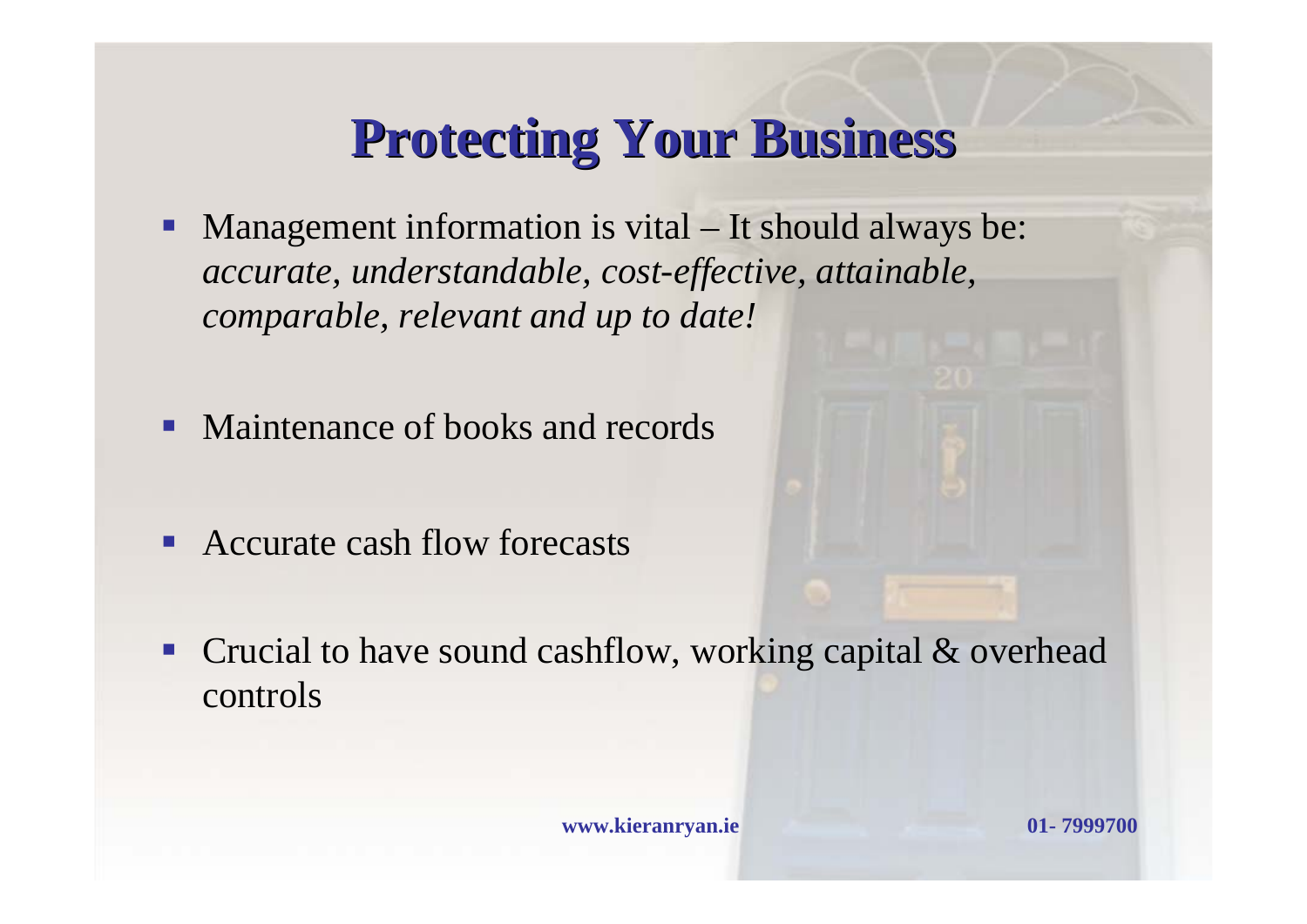Monitor/ Control your debtors' ledger –Recurring deficiencies include:

 $\Rightarrow$  Lack of copy invoices, Lack of confirmed purchase orders, Lack of signed delivery dockets and Lack of terms & conditions of trade

- $\blacksquare$  Protect your assets as best you can e.g.:
	- Retention of Title Clauses
	- Credit Insurance
- Utilise appropriate professional advice:
	- -Allows a 3<sup>rd</sup> party perspective
	- Balance between accounting / legal advice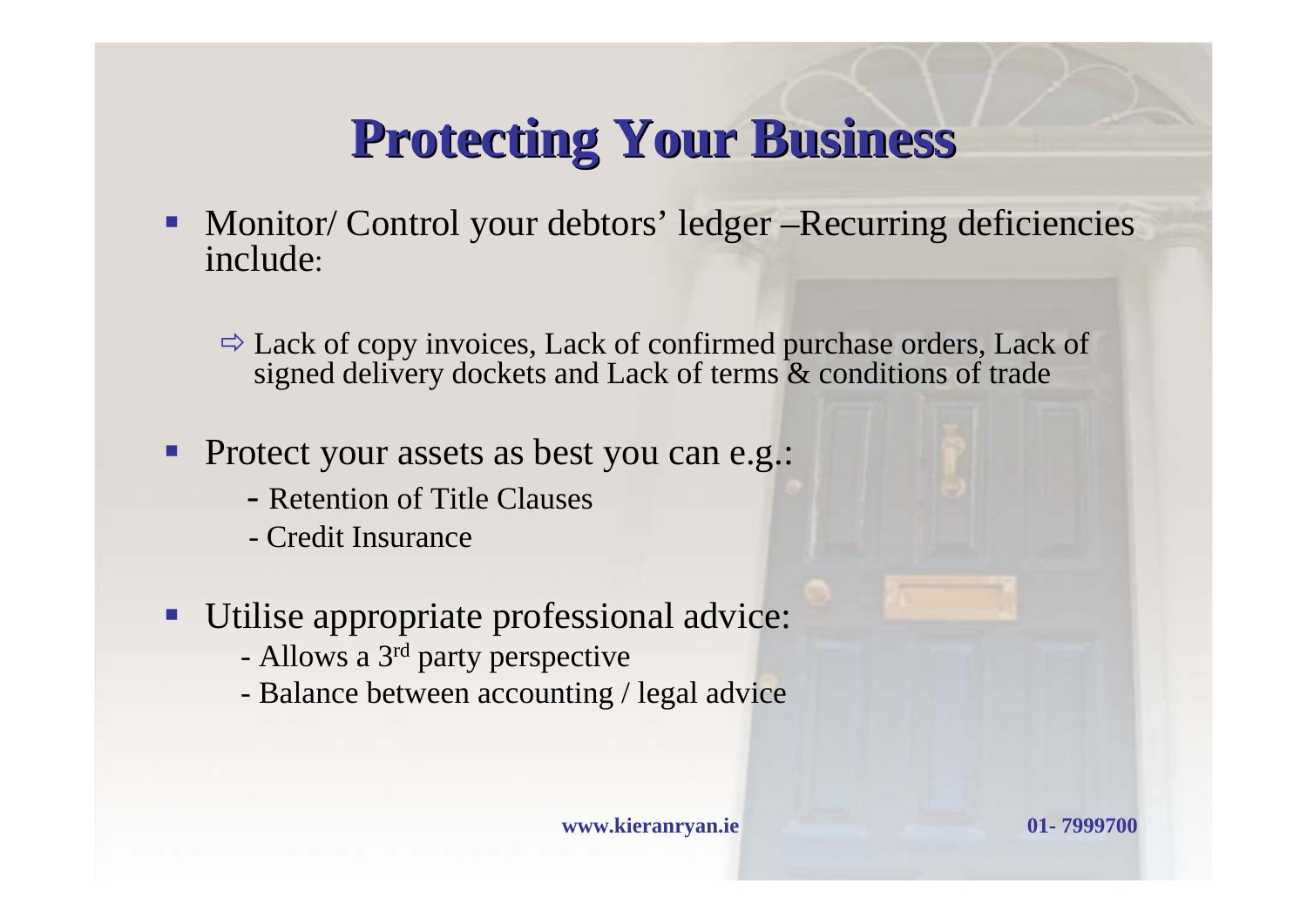#### **Be Alert To Signs of Customer Distress Be Alert To Signs of Customer Distress**

- Has the customer changed bank?
- $\blacksquare$ Are the Signatories/Directors changing?
- $\blacksquare$  Is there a change in payment pattern? Are you receiving partpayments / post dated cheques?
- $\blacksquare$ Customer raises spurious queries
- $\blacksquare$  Customer insists on paying COD / Slow in providing relevant transaction documents
- $\blacksquare$ Customer won't return calls/ can't be contacted
- $\blacksquare$ Industry rumours
- $\blacksquare$ Customer premises are in disarray / disrepair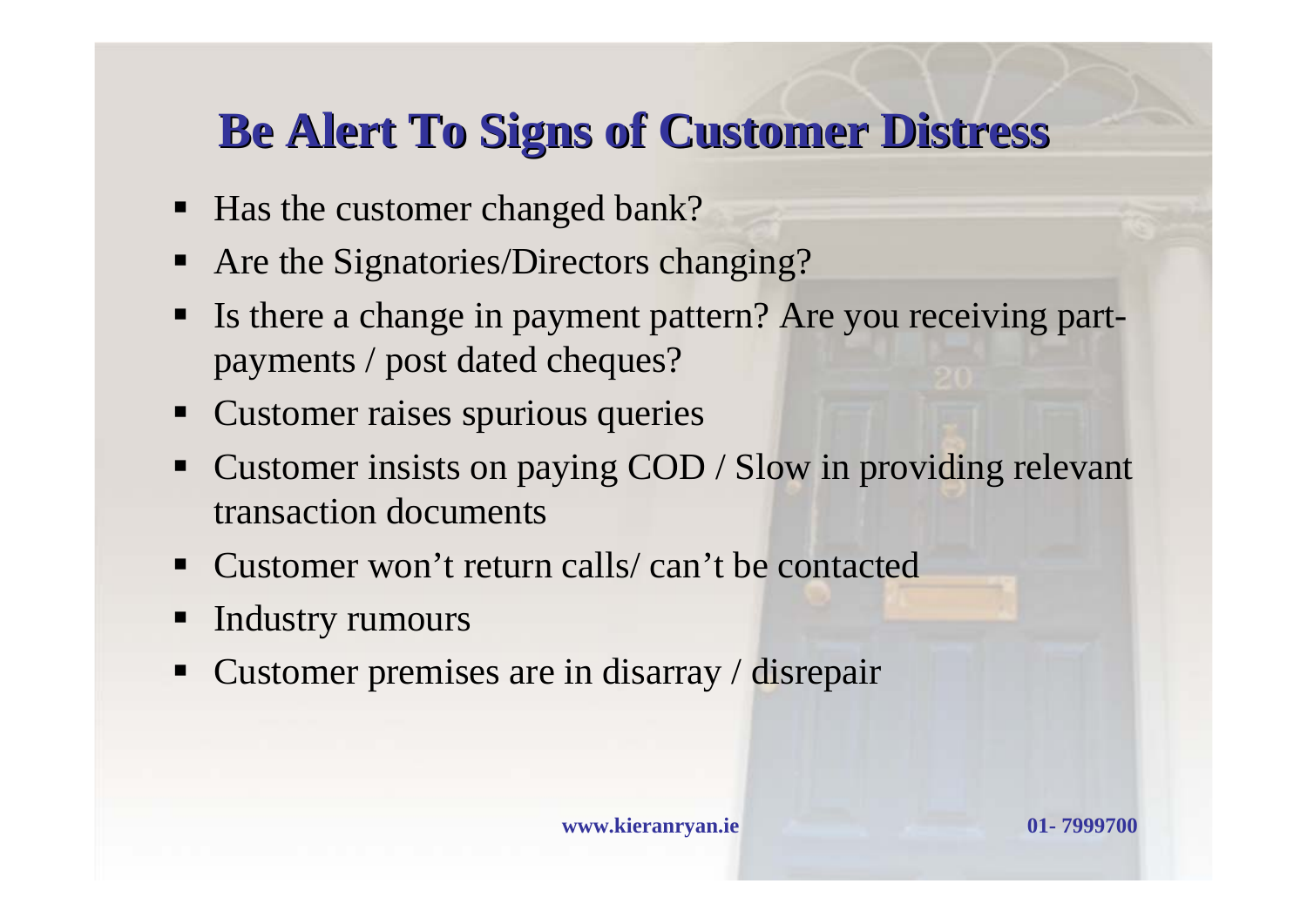#### *Revenue Commissioners***:**

It is crucially important to make timely returns/ payments.

F Keep the Revenue informed of your position if you are struggling.

- $\blacksquare$  Revenue Commissioners will act on foot of unpaid taxes:
	- Attachment Orders
	- Revenue Sheriff
	- Winding Up Petitions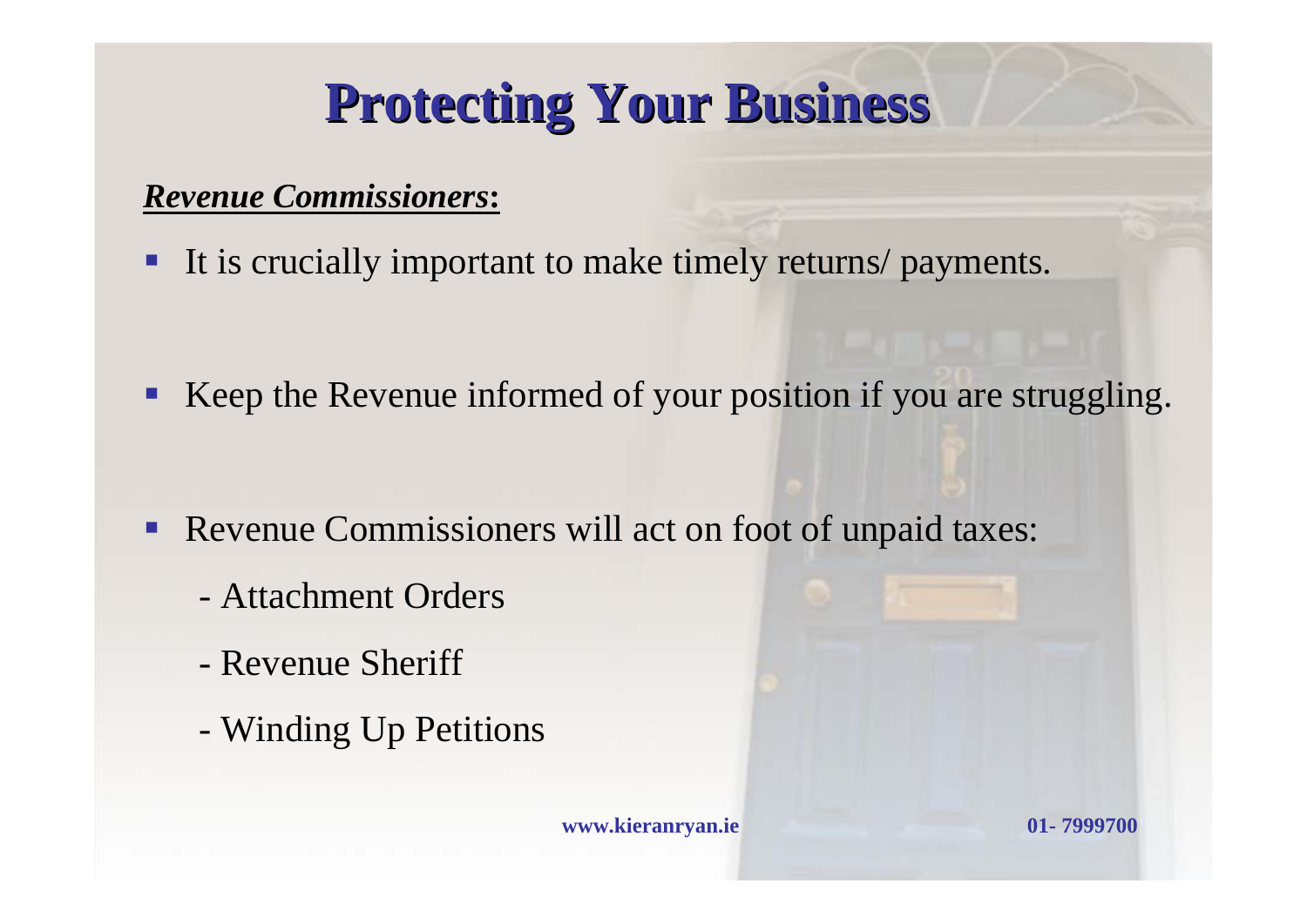

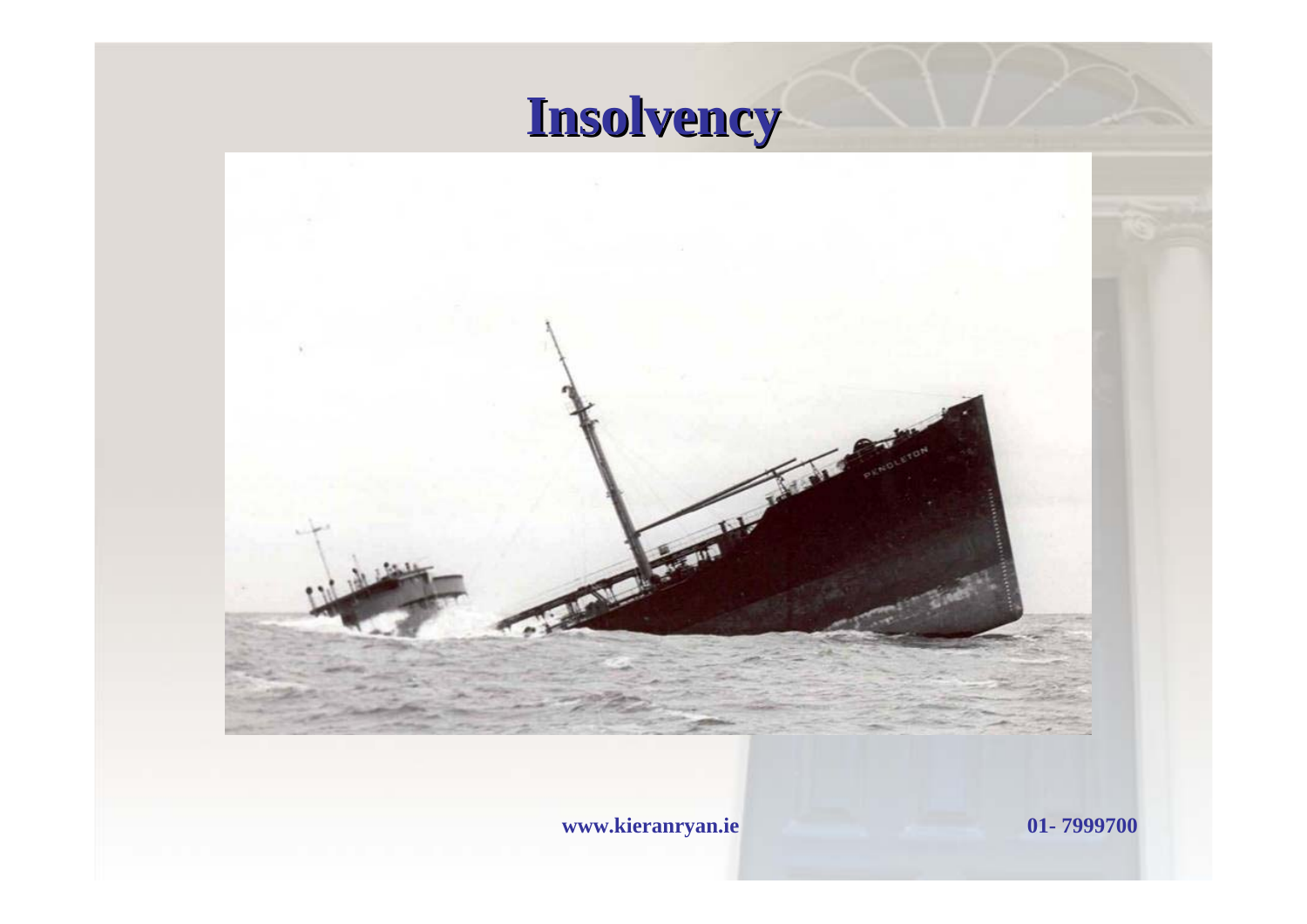#### **What is Insolvency? What is Insolvency?**

 $\blacksquare$  No universally accepted definition – There are **2** main tests:

*Balance Sheet Test*: Do the Company's assets cover its liabilities?

*Cash Flow Test*: Can the Company continue to pay its debts as they fall due?

 $\blacksquare$  An insolvent position is not necessary terminal – there is scope for recovery providing the actions taken are reasonable.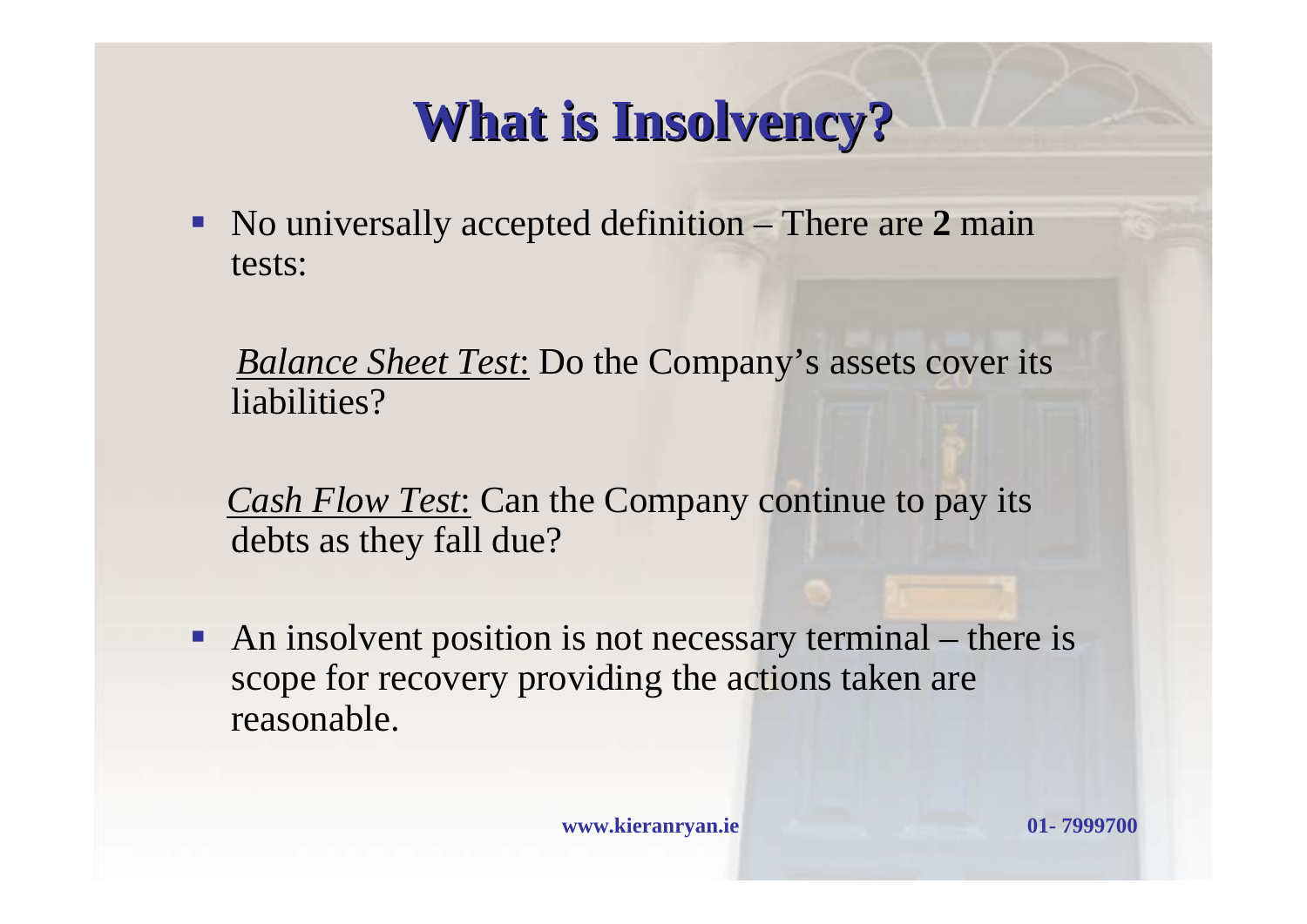#### **Insolvency Insolvency**

#### **If your business is insolvent and has no reasonable prospect of recovery then:**

- Seek relevant legal and financial advice
- Preserve assets for benefit of all creditors
- **Do not** incur any further credit
- **Do not** make any payments other than justifiable payments associated with preserving assets (Insurance, Security, Utilities)
- **Do not** dispose of assets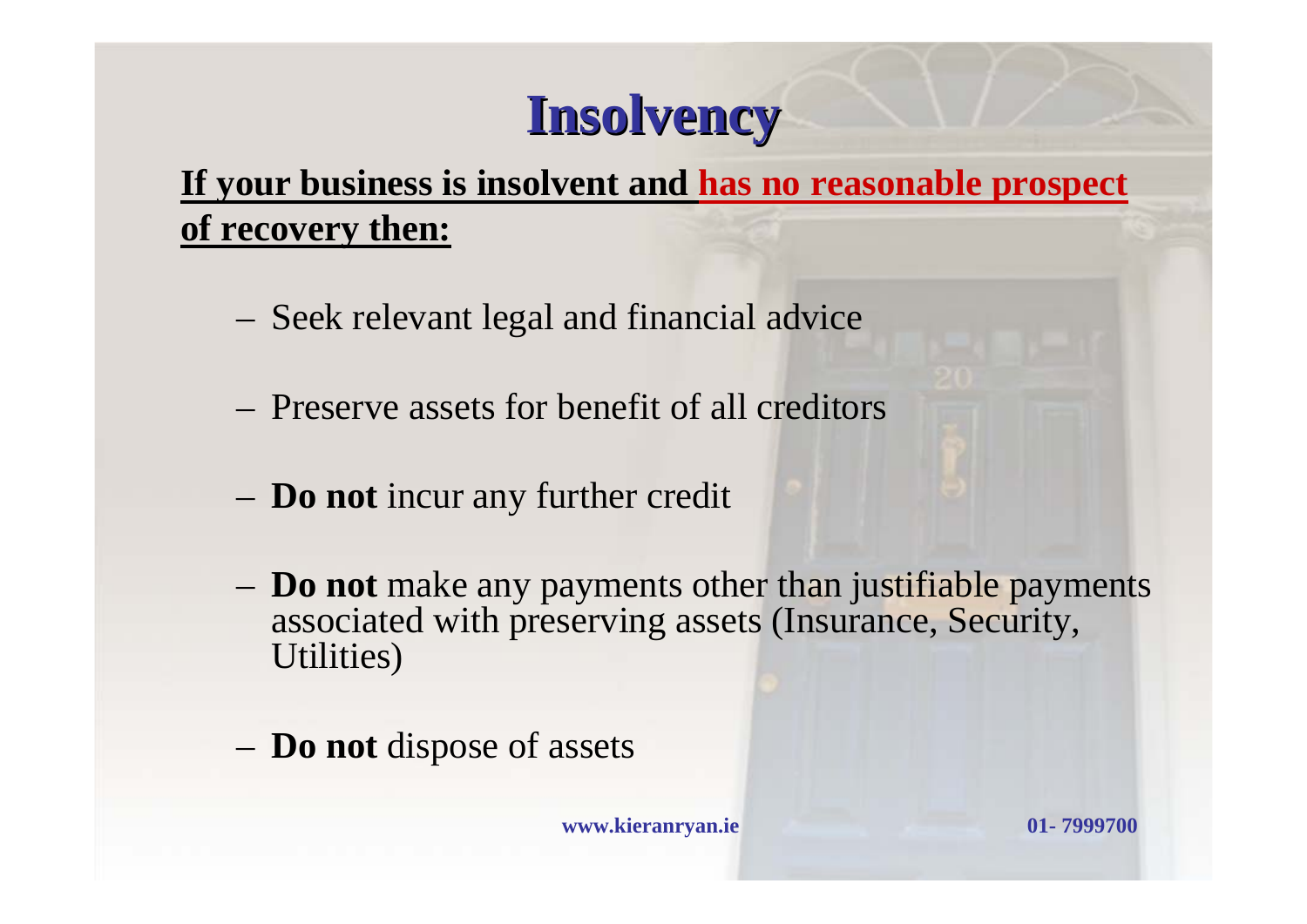#### **Insolvency Options Insolvency Options Behind the Jargon**

Members' Voluntary Liquidation (MVL)

Creditors' Voluntary Liquidation (CVL)

High Court Liquidation (HCL)

Receivership Receivership

Scheme of Arrangement

Examination

Winding up

Enforcement

Alternatives to winding up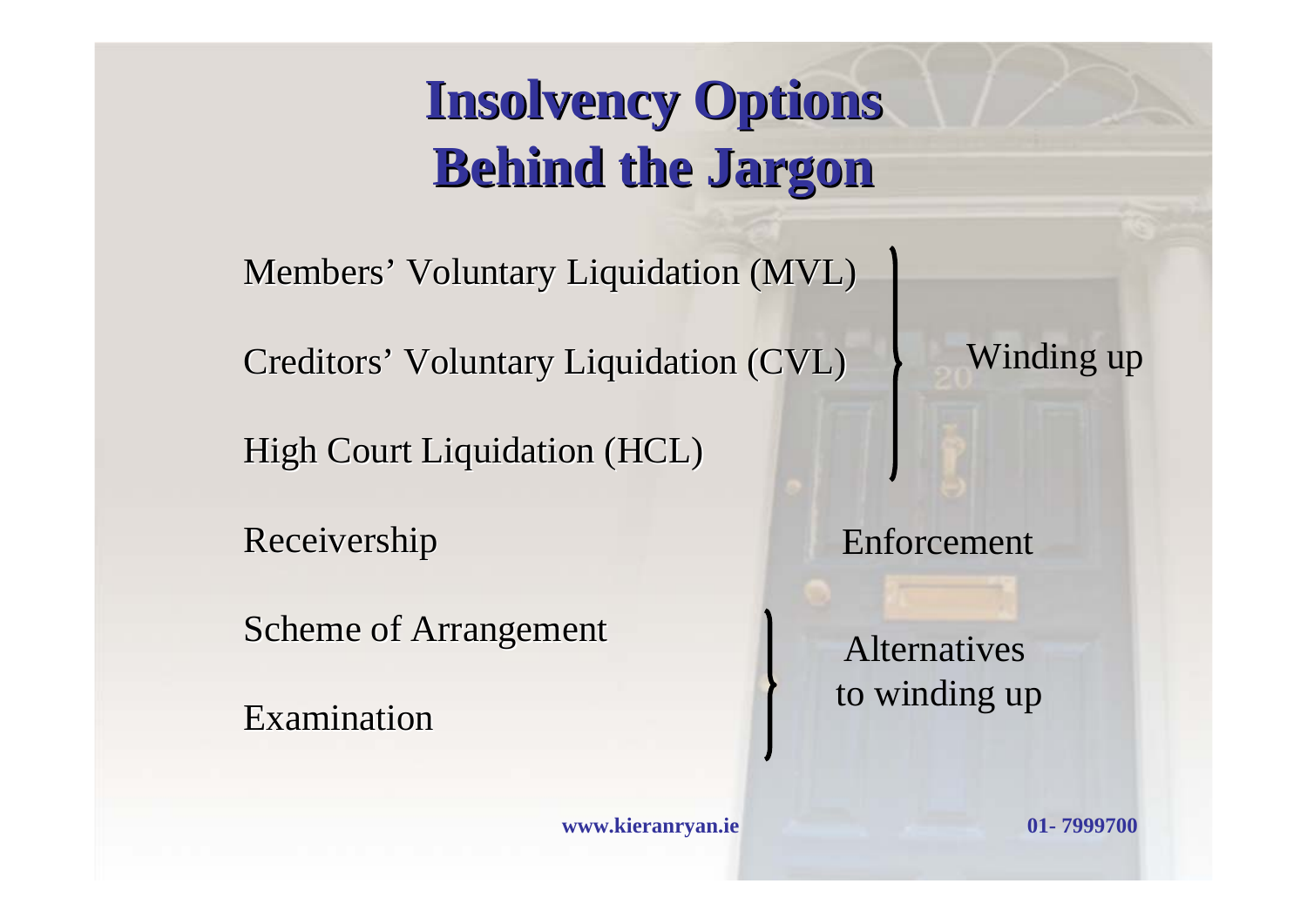#### **Insolvency Options Insolvency Options (1)** C**reditors Voluntary Liquidation reditors Voluntary Liquidation**

- F Directors resolve that the Company is insolvent and convene an EGM to ratify the decision to wind up the company, review a statement of the company's affairs and convene a meeting of its creditors.
- $\blacksquare$  All creditors must receive at least 10 days notice of the proposed creditors meeting which must also be advertised in newspapers.
- $\blacksquare$  The Directors/Shareholders proposed liquidator can be overturned by a majority vote at the Creditors meeting.
- $\blacksquare$  The Liquidator will report to the ODCE on the Directors' conduct to the ODCE – This includes all current directors and those within previous 12 months.
- $\mathcal{L}_{\mathcal{A}}$ Typically the process will last 1 year +.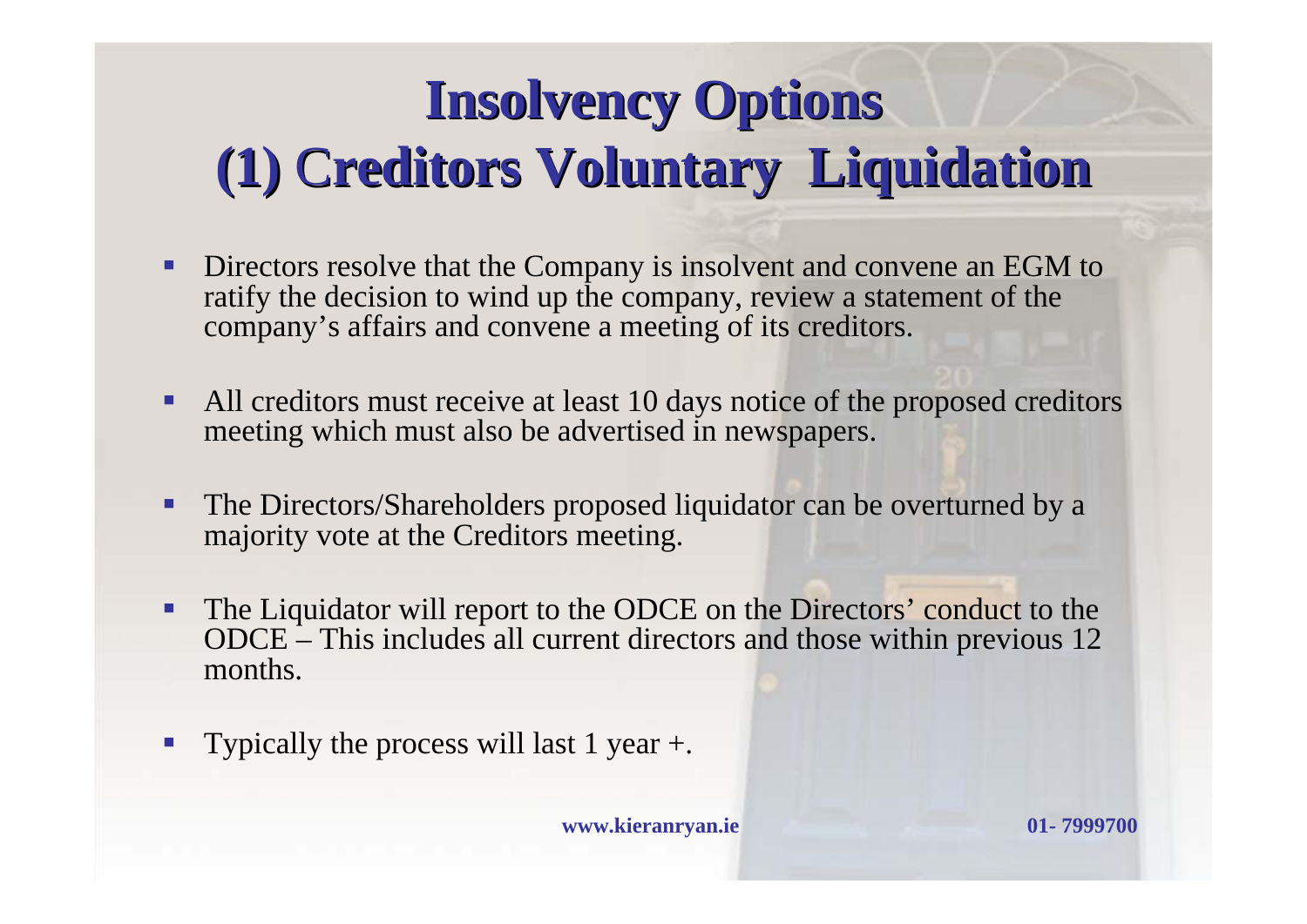#### **Insolvency Options Insolvency Options (2) High Court Liquidation (2) High Court Liquidation**

- **Service Service**  A Petition seeking to have the Company wound up is presented to the Court - Grounds for the Petition Include:
	- Ξ An Unpaid Debt (Ref: S214 Cos Acts 1963)
	- $\blacksquare$ The Oppression of Members
- $\blacksquare$  The Petitioner is usually a Creditor of the Company – although Company Directors and a number of other parties can also petition.
- Ξ The Court will grant a date for hearing the Petition at which (If successful) an Official Liquidator will be appointed.
- $\blacksquare$  In certain cases the Court may appoint a 'Provisional' Liquidator to the Company in the period between the Petition's presentation and hearing dates.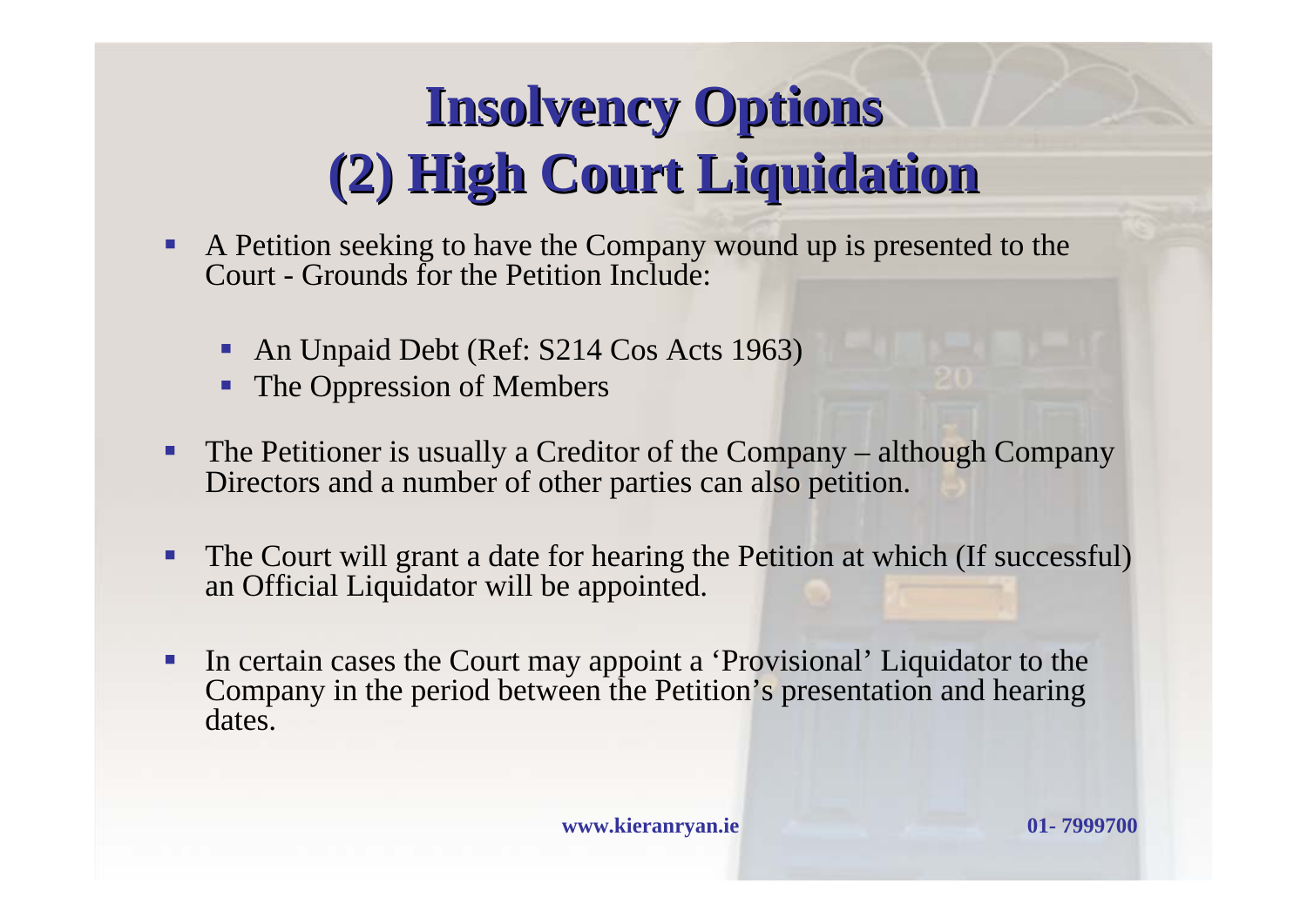#### **Insolvency Options Insolvency Options (2) High Court Liquidation (2) High Court Liquidation**

- $\blacksquare$  Interested parties can have their say on the matter at the hearing of the petition and should receive due notice of the hearing.
- $\blacksquare$ The costs of petitioning for a winding up are typically  $\bigoplus k$ +, However these costs can be fully recovered if the Liquidator can realise sufficient assets.
- $\blacksquare$  The Liquidator will report to the ODCE on the Directors' conduct – This includes all current Directors and those within previous 12 months.
- $\overline{\phantom{a}}$ Typically the process will last 1 year +.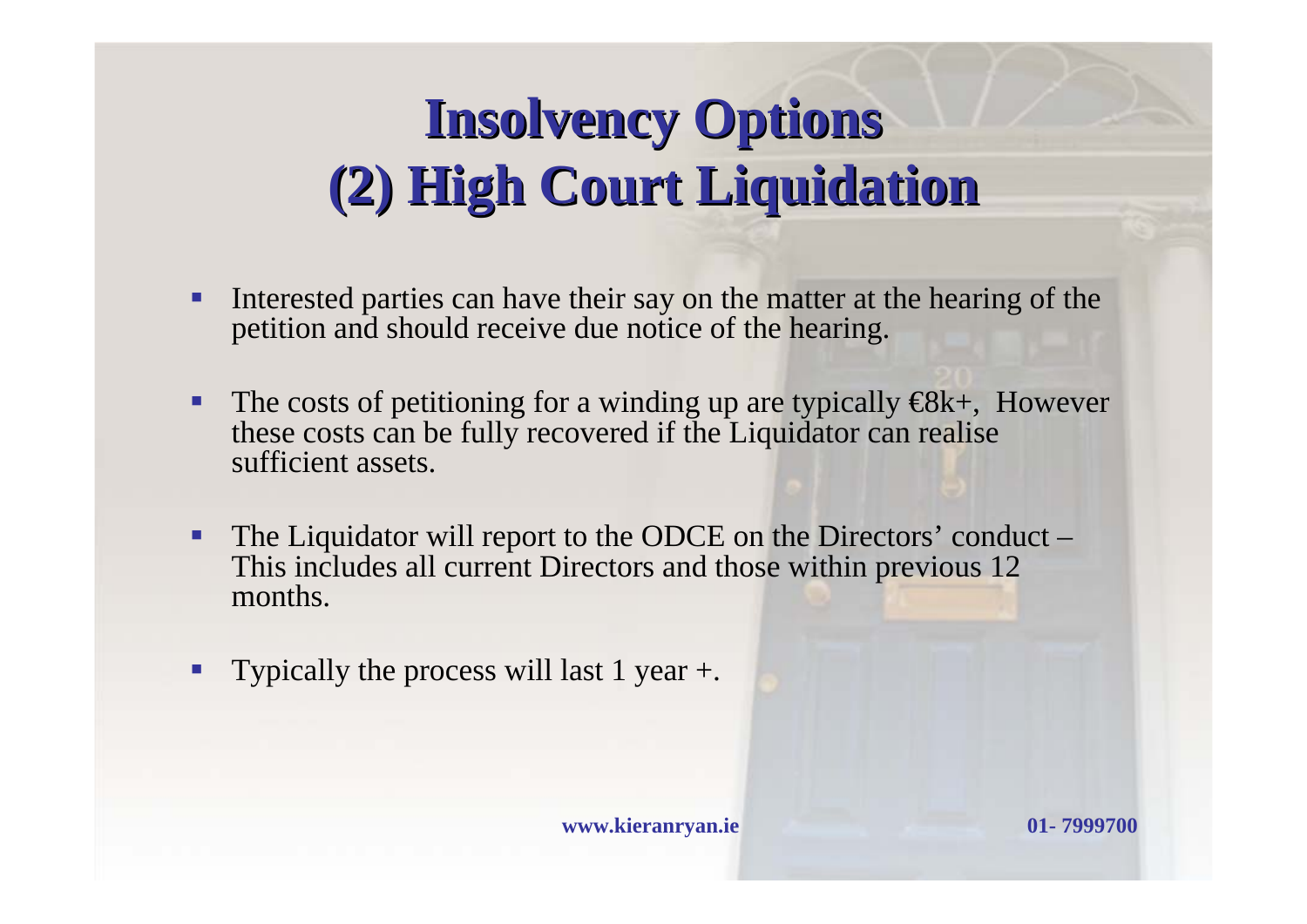# **Implications of Liquidation Implications of Liquidation**

- Company normally ceases to trade with immediate effect and all staff made redundant
- Directors' lose all power and control Liquidator is in complete charge of the business and its assets
- Valuable assets may be forfeited e.g. leasehold premises
- Personal guarantees may be enforced
- Directors are obliged to co-operate with Liquidator's investigation into the Company's affairs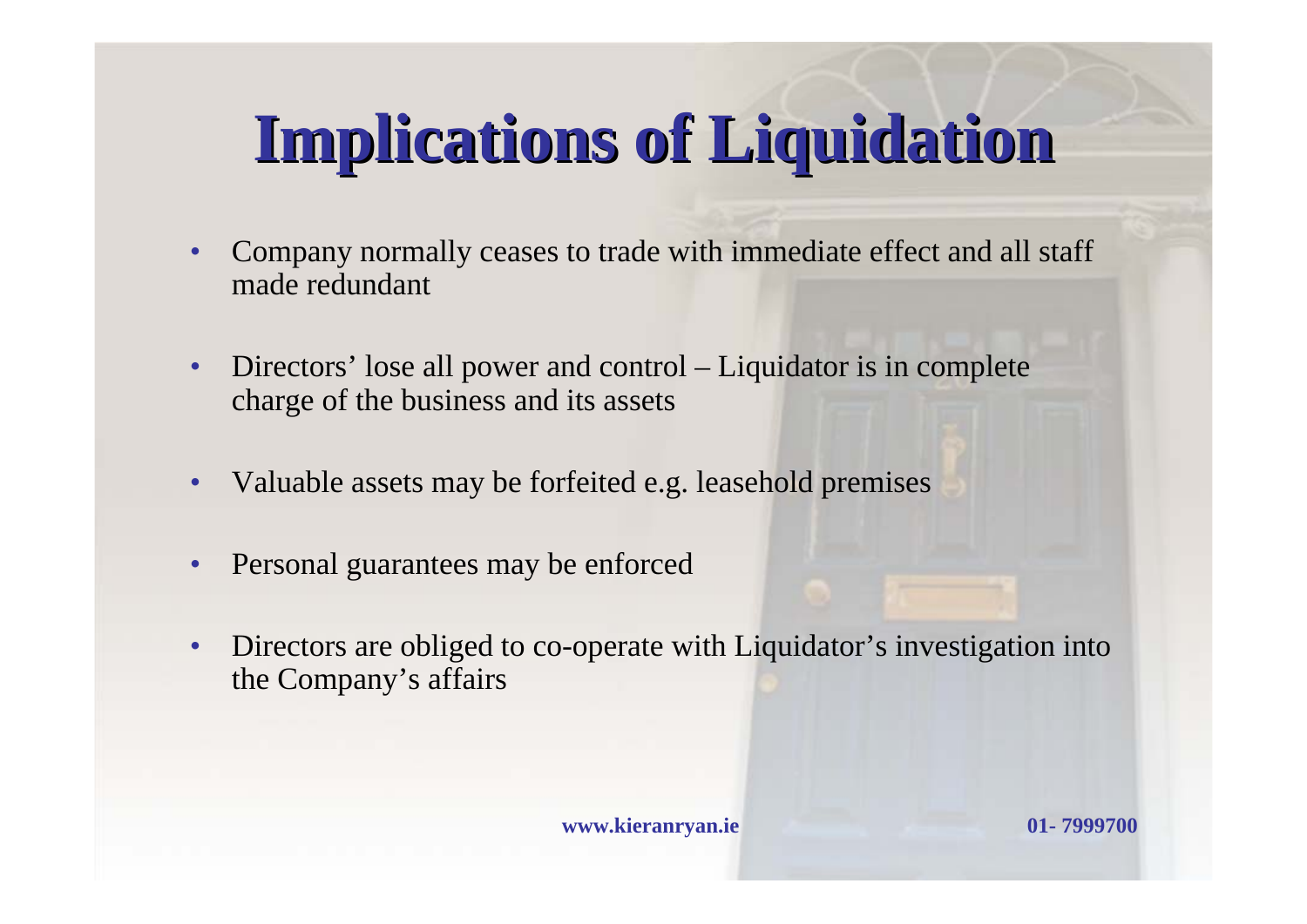#### **Insolvency Insolvency Payment of Creditors Payment of Creditors**

- Ξ In CVL and HCL the Ranking of Creditors in the event of Liquidation is as follows:
	- П Fixed Charge Holders – e.g. Banks
	- Ξ Preferential Creditors – e.g. Revenue, Rates & DETE
	- Ξ Floating Charge Holders – e.g. Banks
	- ш Unsecured Creditors – Normally You!
- **Service Service**  The Liquidator is usually paid in priority to all other creditors (except for example in HCL where the costs of the petition will rank 1<sup>st</sup>)
- $\blacksquare$  The Liquidator will make distributions to various creditor classes depending on the amounts realised from the Company's assets. The time scale for such distributions can be years!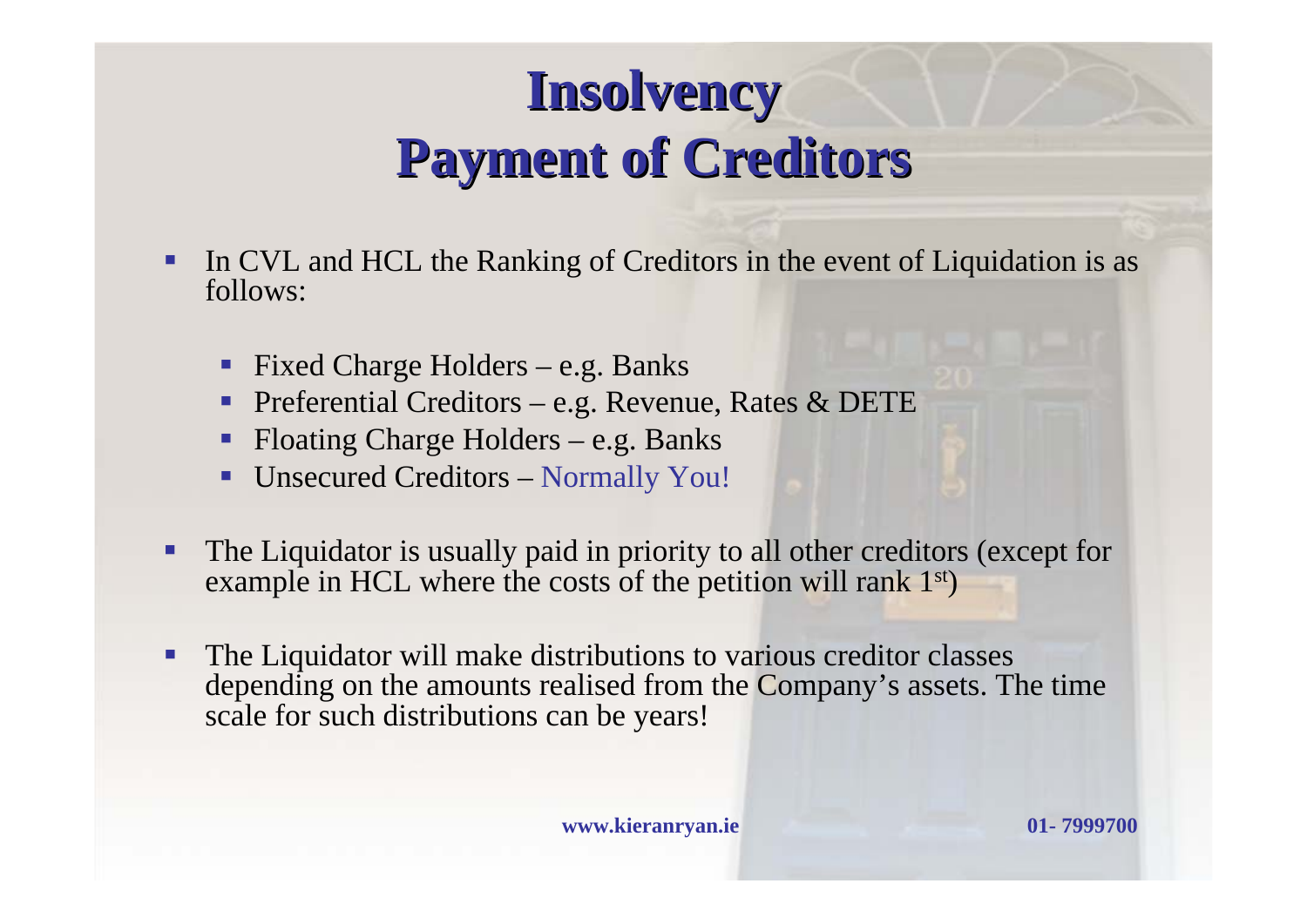#### **Alternatives To Winding Up Alternatives To Winding Up (1) Schemes of Arrangement (1) Schemes of Arrangement**

п Formal (Section 201 Companies Acts 1963 – 2006):

- 75% of Creditors / class (by value) must accept proposed scheme.

- Can be enforced by Court

- п Informal Schemes
	- Flexible and choose which Creditors to negotiate with.
	- Entirely dependent on relations with individual creditors.
	- Individual settlements / time frames.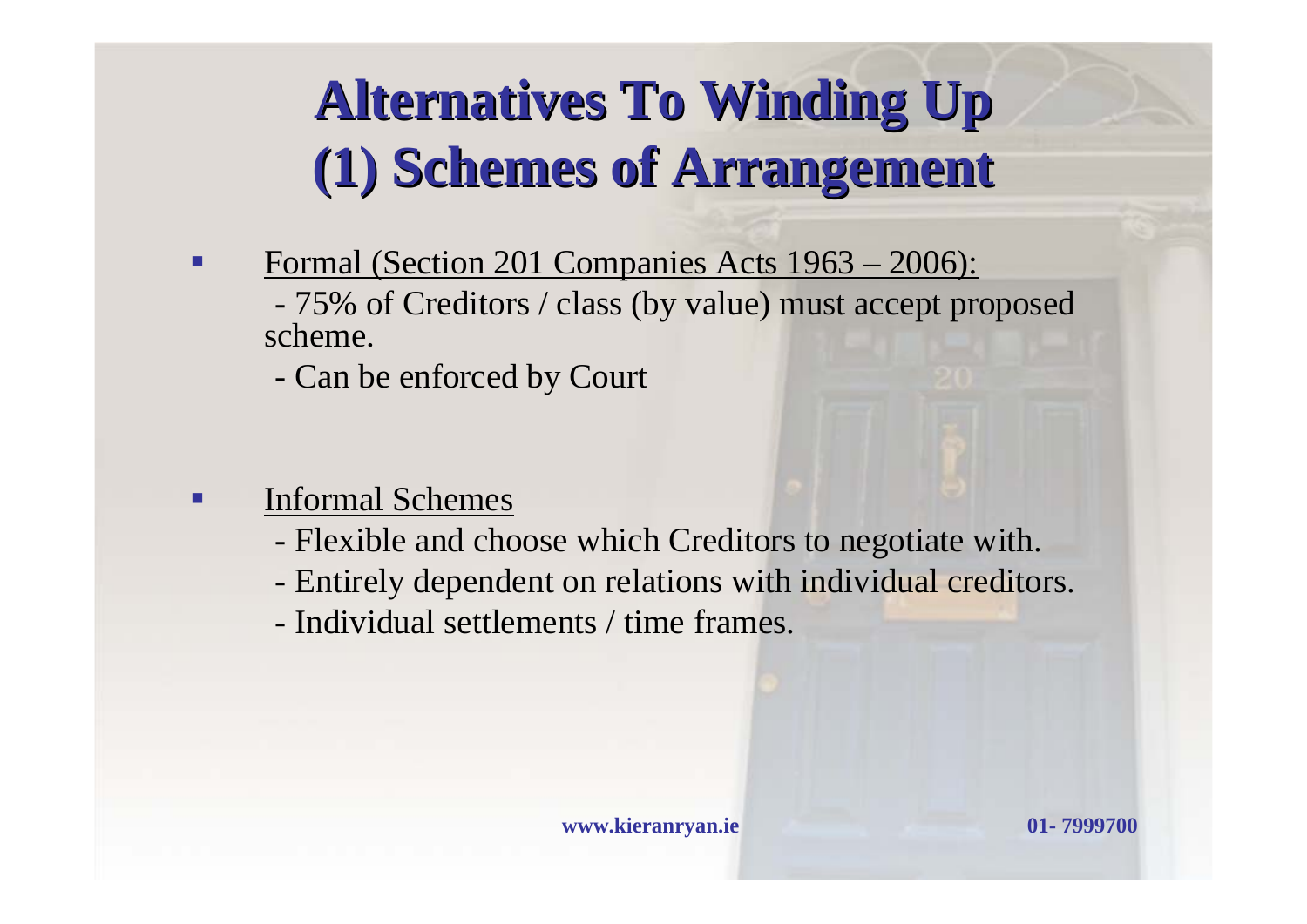### **Alternatives To Winding Up Alternatives To Winding Up (2) Examinership (2) Examinership**

- **Service Service**  Not suitable for everyone; there are strict Criteria e.g:
	- Company must have reasonable prospect of survival
	- Creditors must be better off than in the event of insolvency
	- Company must be able to pay debts as they fall due after the appointment of the examiner (from new investment or cashflow)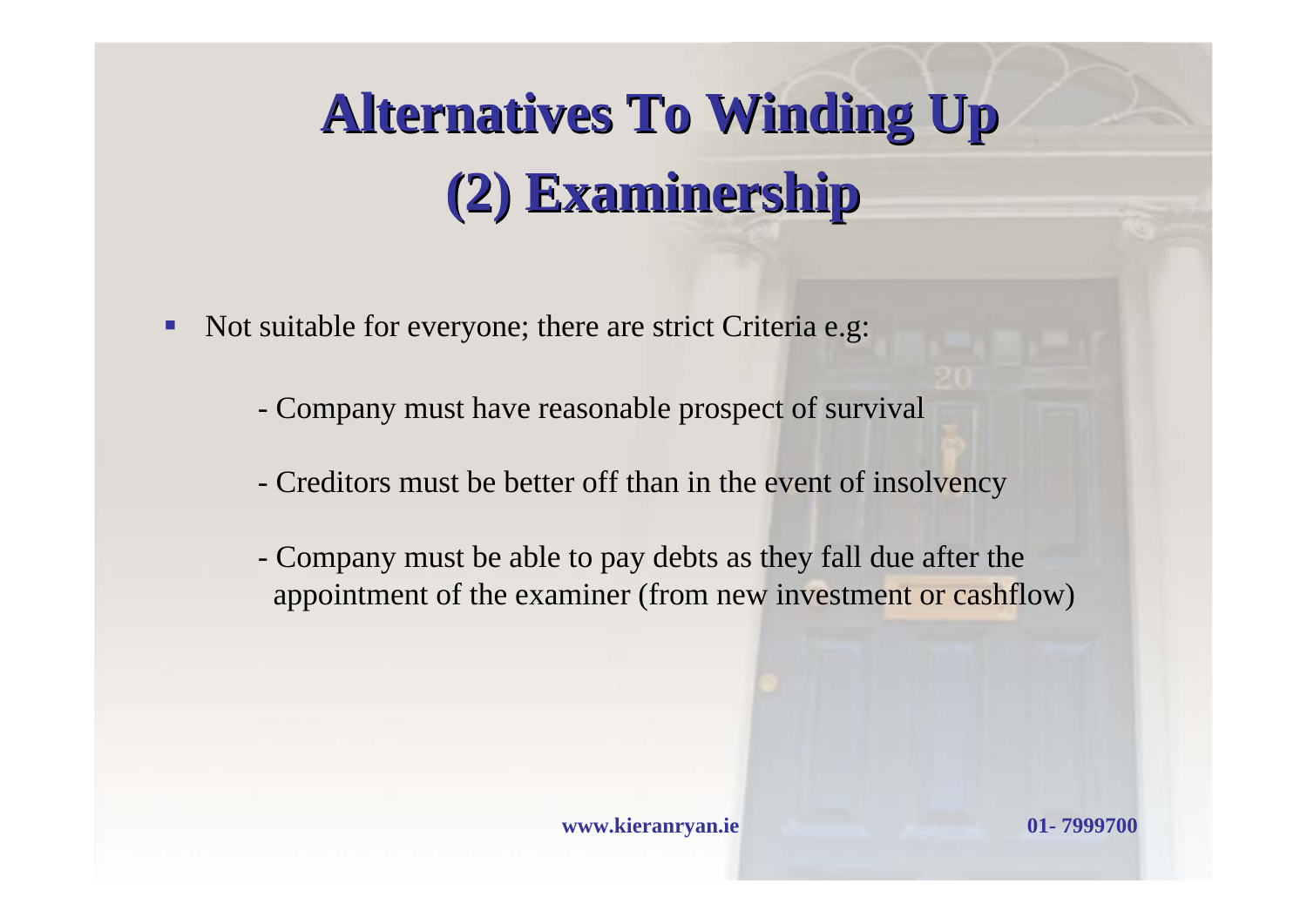#### **Alternatives To Winding Up Alternatives To Winding Up (2) Examinership (2) Examinership**

- $\blacksquare$  The Examiner will formulate a Scheme Of Arrangement whereby certain / all of the Company's creditors will receive a portion of their debt in full and final settlement.
- П Only **1** class of creditors need to accept scheme in order for Court to ratify it – Though in practice such a scheme is unlikely to receive Court approval.
- $\blacksquare$  The Company is usually responsible for administering the scheme once it is ratified by the Court.
- $\mathcal{C}^{\mathcal{A}}$ Examinership can be a *costly* process with no guarantee of success.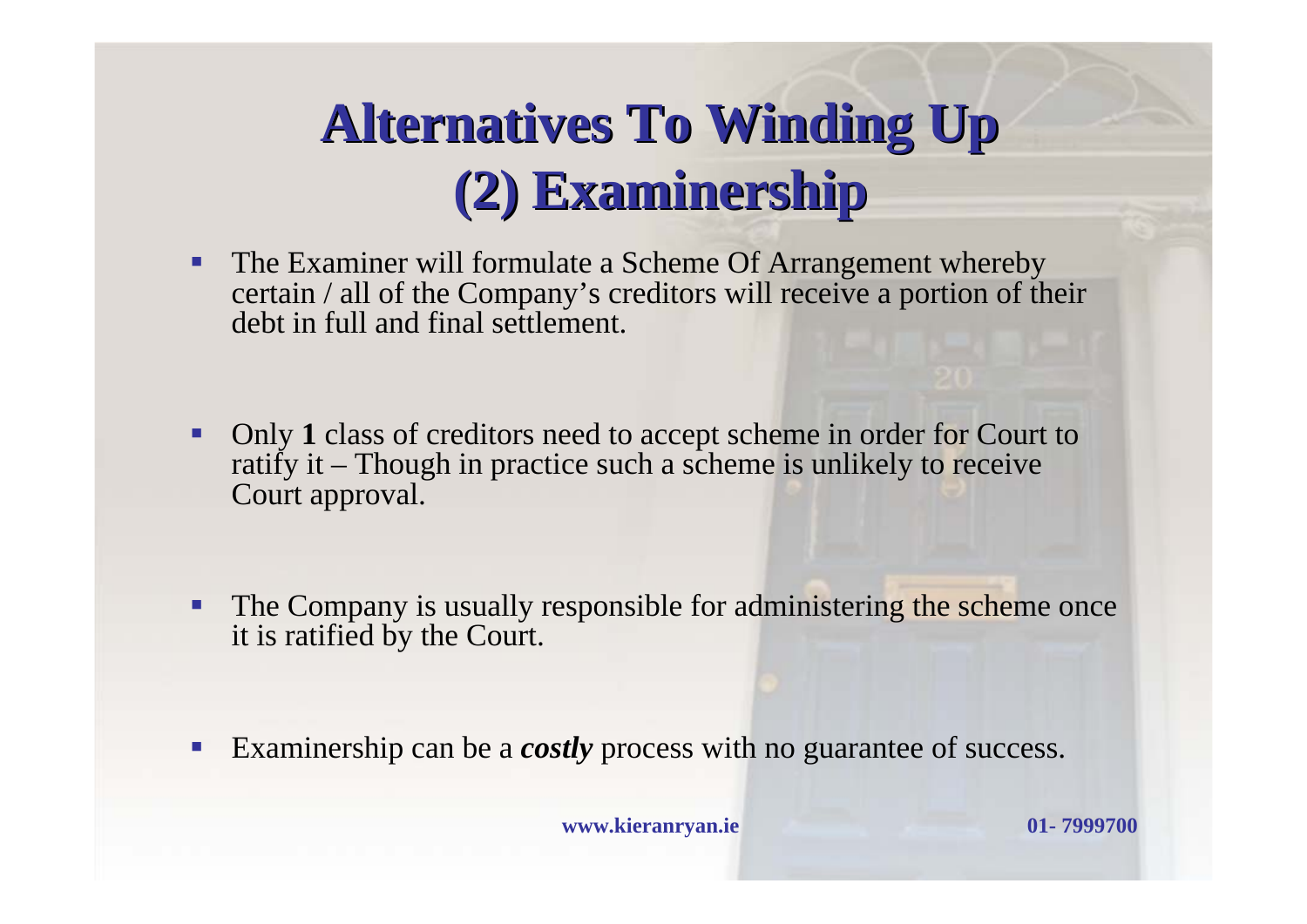#### **Implications of Examinership Implications of Examinership**

- П Pre-examinership litigation is stopped in its tracks
- Е The Examiner normally has no executive function in the Company – Directors' retain day to day control.
- $\blacksquare$  Allows a 'breathing space' to focus on your business - Company is protected from its creditors by the Courts for up to 100 days
- $\blacksquare$  Pre-examinership debts can be drastically written down in the Scheme of Arrangement
- $\mathcal{L}_{\mathcal{A}}$  Certain potential claims against the Company can also be provided for, included in the Scheme of Arrangement and written down in advance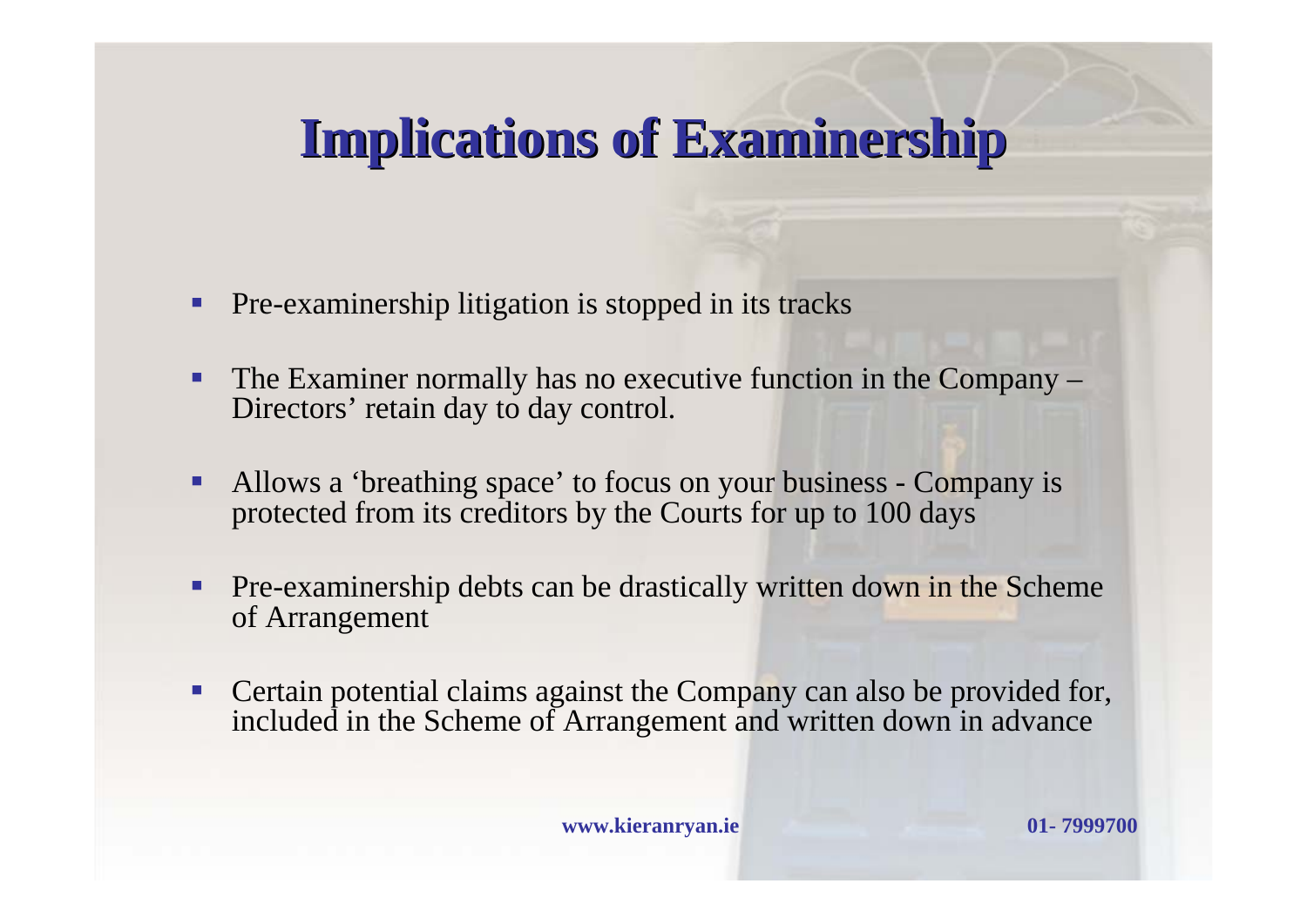#### **Receivership Receivership**

- $\blacksquare$  A Receiver is normally appointed by a debenture holder on foot of a fixed/ floating charge
- $\blacksquare$  The Receiver's purpose is to secure and realise the charged asset(s) in order to discharge the liability due to the debenture holder
- П It is possible for a business to continue to trade whilst in Receivership however the appointment of a Receiver is usually very damaging
- $\blacksquare$  Appointing a Receiver is usually an option of last resort – particularly in the current climate as market re-sale values have fallen
- $\Box$  . A Receiver can expelled by the appointment of an Examiner / Liquidator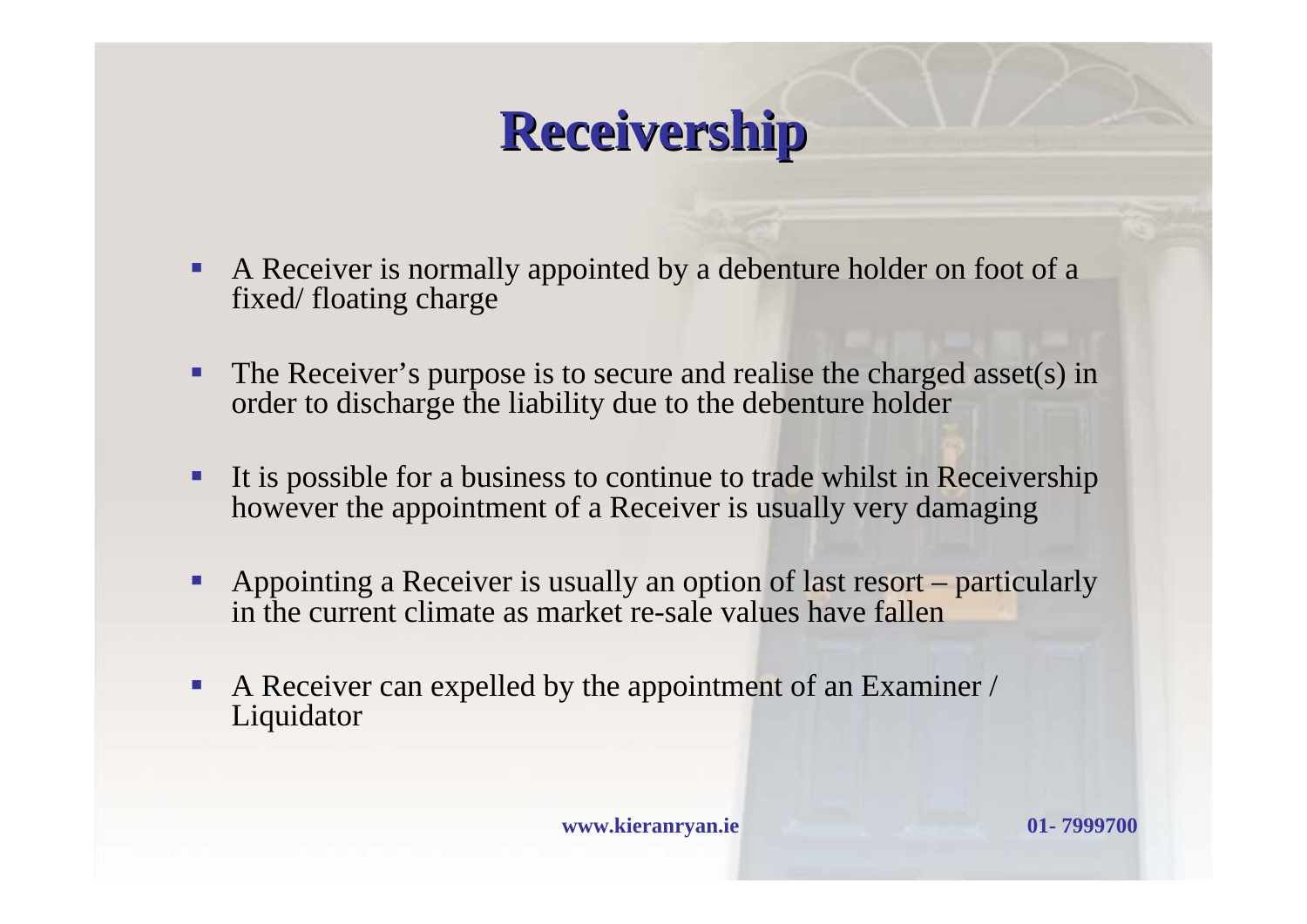#### **Conclusion Conclusion**

9 **Be aware Be aware** of the risks to your business, the early insolvency warning signs and the condition of your customers.

Protect your business, your assets and **reduce your exposure exposure** where possible

9 **Early action is vital Early action is vital** – Avoid 'ostrich syndrome'! Situations can be reversed!.

9 Don't be afraid to **seek professional advice seek professional advice**.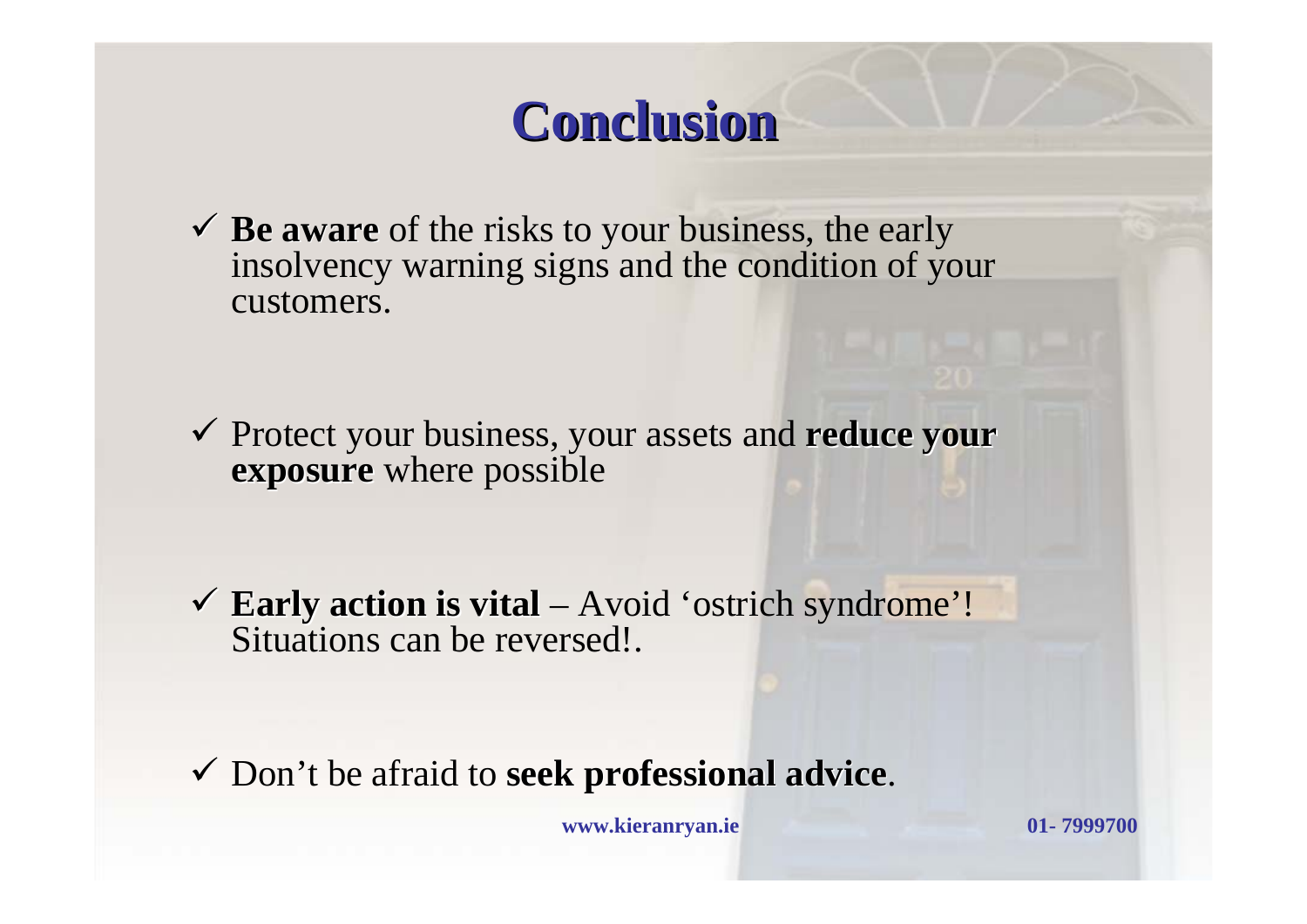### Budget 2011

- Corporation Tax Rate of 12.5% maintained.
- Stamp Duty on all residential property reduced to 1% (2% applicable over  $\in$ lm)
- Removal of  $\epsilon$ 75,036 CAP for employee PRSI contributions.
- Income Levy and Health Contribution replaced by single Universal Social Charge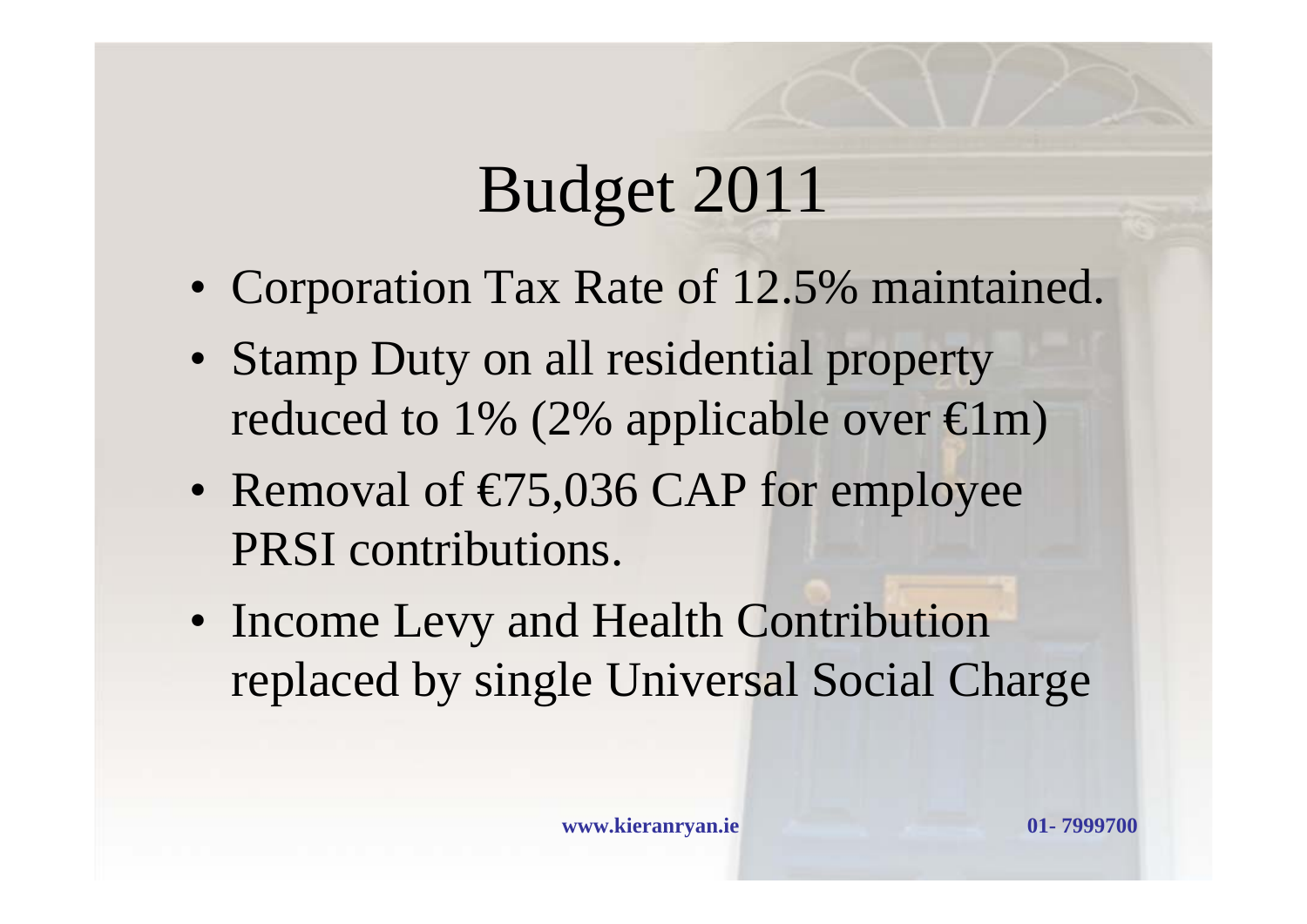## Budget 2011 (Cont'd)

- Tax Free Pension Lump Sum capped at €200,000
- Tax Free Termination Payment Capped at €200,000
- Start up company exemption continued
- New BES Scheme due in 2013-Limits increased in the interim.
- Property Reliefs-Severe Restrictions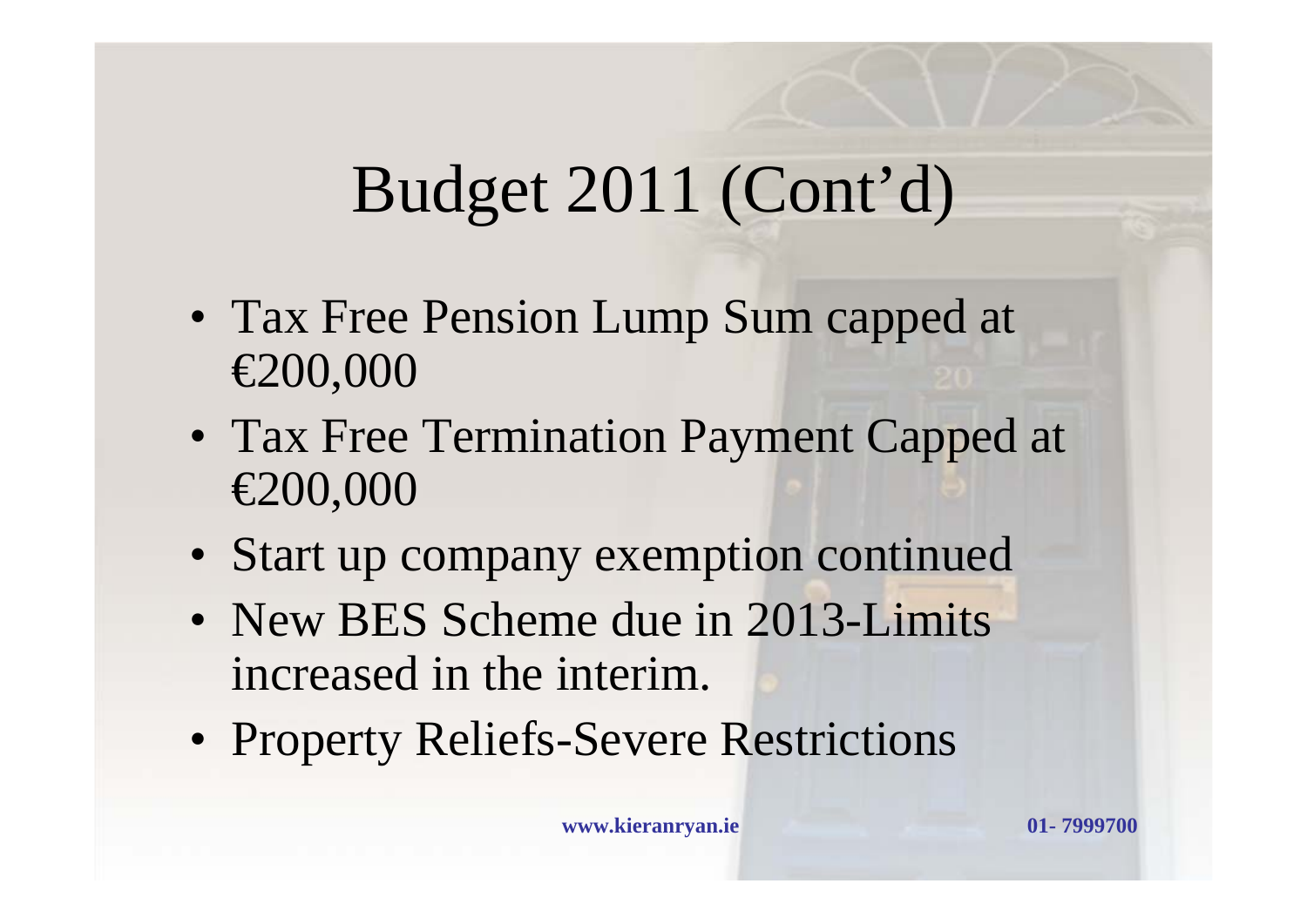#### Budget 2011 (Cont'd)

- Relief for interest on loans to acquire shares in trading companies abolished and relief for existing loans to be phased out.
- Tax Credits and Rate bands decreased by 10%.
- VAT rates will continue to rise.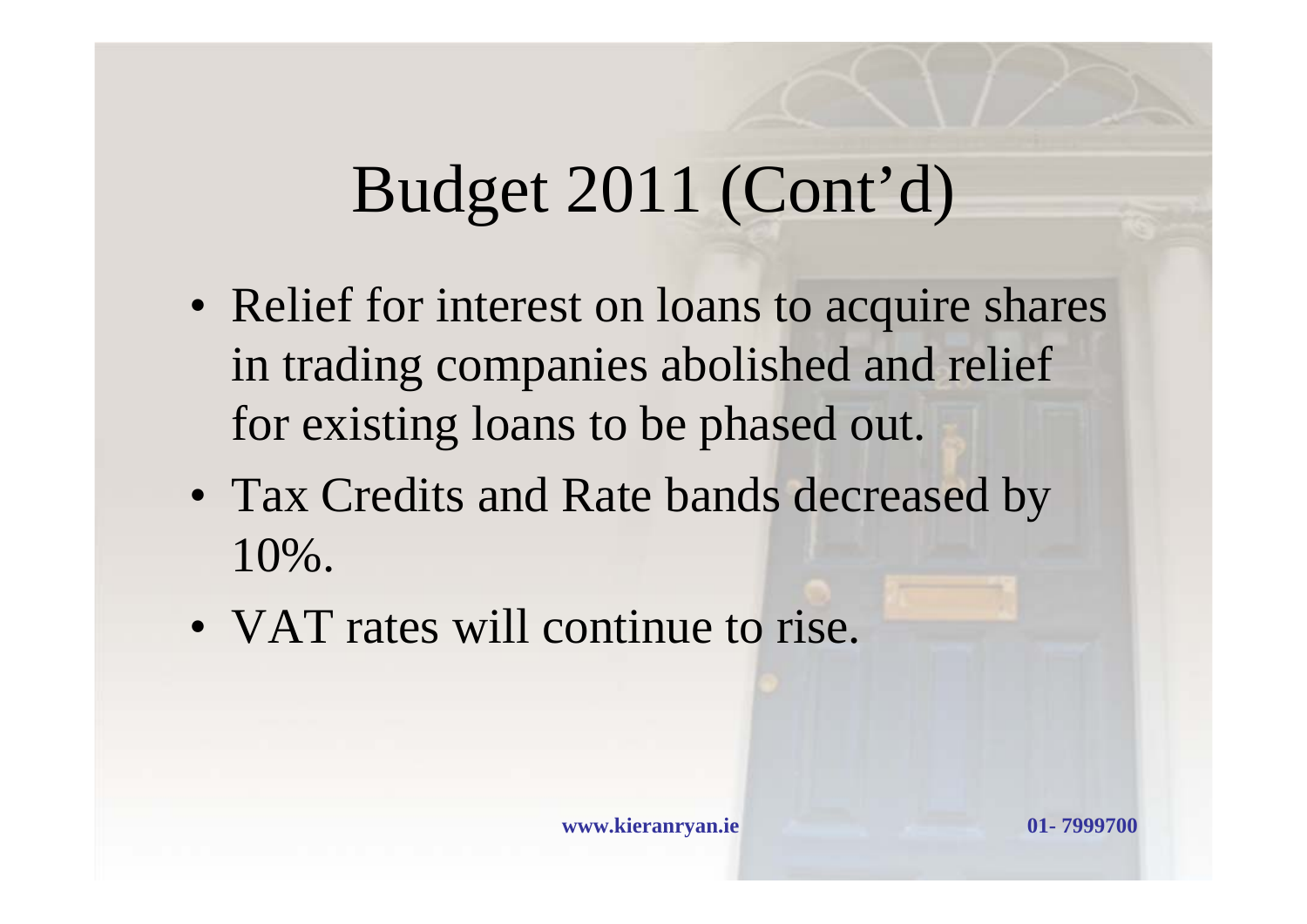# Questions ?

# Niall Cogan ncogan@kieranryan.ie